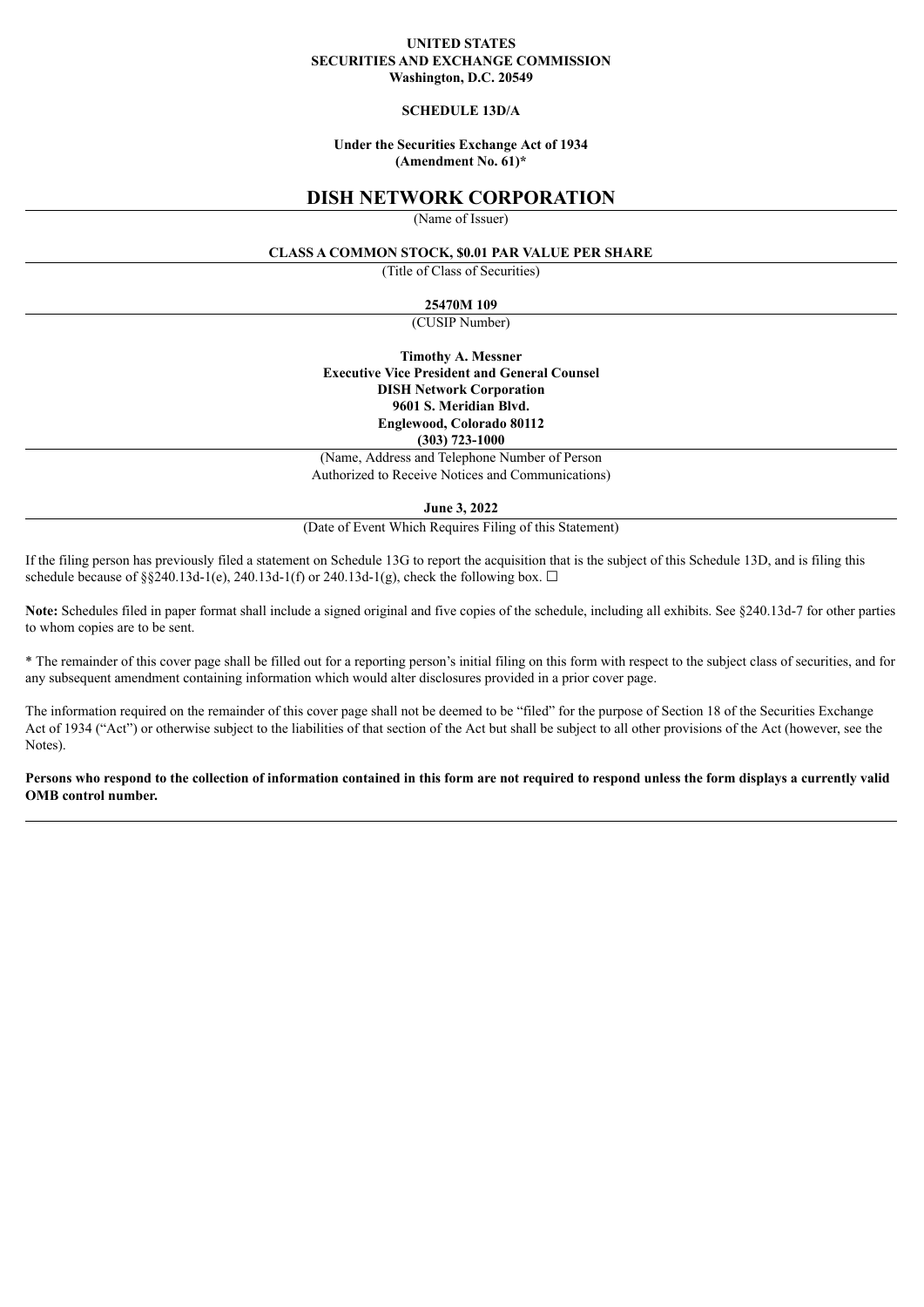|                     | Name of Reporting Person<br>Charles W. Ergen                      |                          |                                                                                         |  |  |  |
|---------------------|-------------------------------------------------------------------|--------------------------|-----------------------------------------------------------------------------------------|--|--|--|
| $\mathbf{1}$        |                                                                   |                          |                                                                                         |  |  |  |
|                     |                                                                   |                          |                                                                                         |  |  |  |
|                     | Check the Appropriate Box if a Member of a Group:                 |                          |                                                                                         |  |  |  |
| $\mathbf{2}$        |                                                                   |                          |                                                                                         |  |  |  |
|                     | (a) $\Box$<br>$(b) \boxtimes$                                     |                          |                                                                                         |  |  |  |
|                     |                                                                   | <b>SEC Use Only</b>      |                                                                                         |  |  |  |
| 3                   |                                                                   |                          |                                                                                         |  |  |  |
|                     |                                                                   |                          |                                                                                         |  |  |  |
|                     |                                                                   | Source of Funds          |                                                                                         |  |  |  |
| 4                   |                                                                   |                          |                                                                                         |  |  |  |
|                     | OO                                                                |                          |                                                                                         |  |  |  |
|                     |                                                                   |                          | Check if Disclosure of Legal Proceedings Is Required Pursuant to Items $2(d)$ or $2(e)$ |  |  |  |
| 5                   |                                                                   |                          |                                                                                         |  |  |  |
|                     | $\Box$                                                            |                          |                                                                                         |  |  |  |
|                     |                                                                   |                          | Citizenship or Place of Organization                                                    |  |  |  |
| 6                   |                                                                   |                          |                                                                                         |  |  |  |
|                     | U.S.A.                                                            |                          | Sole Voting Power                                                                       |  |  |  |
|                     |                                                                   |                          |                                                                                         |  |  |  |
|                     |                                                                   | $\overline{\mathcal{I}}$ | 88,648,698 SHARES (1)(2)                                                                |  |  |  |
|                     | NUMBER OF                                                         |                          | 2,614,671 SIXTY DAY SHARES (3)                                                          |  |  |  |
|                     | <b>SHARES</b>                                                     |                          | <b>Shared Voting Power</b>                                                              |  |  |  |
| <b>BENEFICIALLY</b> |                                                                   | 8                        |                                                                                         |  |  |  |
| <b>OWNED BY</b>     |                                                                   |                          | 184,775,906 SHARES (1)(4)                                                               |  |  |  |
|                     | <b>EACH</b>                                                       |                          | Sole Dispositive Power                                                                  |  |  |  |
|                     | <b>REPORTING</b>                                                  | 9                        |                                                                                         |  |  |  |
|                     | <b>PERSON</b>                                                     |                          | 88,648,698 SHARES (1)(2)                                                                |  |  |  |
|                     | <b>WITH</b>                                                       |                          | 2,614,671 SIXTY DAY SHARES (3)                                                          |  |  |  |
|                     |                                                                   |                          | <b>Shared Dispositive Power</b>                                                         |  |  |  |
|                     |                                                                   | 10                       |                                                                                         |  |  |  |
|                     |                                                                   |                          | 184,775,906 SHARES (1)(4)                                                               |  |  |  |
| 11                  | Aggregate Amount Beneficially Owned by the Reporting Person       |                          |                                                                                         |  |  |  |
|                     | 276,039,275                                                       |                          |                                                                                         |  |  |  |
|                     | Check if the Aggregate Amount in Row (11) Excludes Certain Shares |                          |                                                                                         |  |  |  |
| 12                  |                                                                   |                          |                                                                                         |  |  |  |
|                     | □                                                                 |                          |                                                                                         |  |  |  |
|                     | Percent of Class Represented by Amount in Row (11)                |                          |                                                                                         |  |  |  |
| 13                  |                                                                   |                          |                                                                                         |  |  |  |
|                     | Approximately 51.8% (5)                                           |                          |                                                                                         |  |  |  |
|                     | Type of Reporting Person                                          |                          |                                                                                         |  |  |  |
| 14                  |                                                                   |                          |                                                                                         |  |  |  |
|                     | $_{\rm IN}$                                                       |                          |                                                                                         |  |  |  |

(1) Includes shares of Class A Common Stock ("Class A Common Stock") and Class B Common Stock ("Class B Common Stock") of DISH Network Corporation ("DISH Network"). The shares of Class B Common Stock are convertible into shares of Class A Common Stock on a one-for-one basis at any time.

(2) Consists of: (i) 1,085,443 shares of Class A Common Stock owned beneficially directly by Mr. Ergen; (ii) 21,447 shares of Class A Common Stock owned beneficially indirectly by Mr. Ergen through DISH Network's 401(k) Employee Savings Plan; and (iii) 87,541,808 shares of Class B Common Stock owned beneficially directly by Mr. Ergen.

(3) "Sixty Day Shares" are shares of Class A Common Stock deemed to be owned beneficially under Rule 13d-3(d)(1) because Mr. Ergen has the right to acquire beneficial ownership of such shares within 60 days of the date hereof.

(4) Consists of: (i) 353 shares of Class A Common Stock owned beneficially directly by Mr. Ergen's spouse, Cantey M. Ergen; (ii) 2,732 shares of Class A Common Stock owned beneficially indirectly by Mrs. Ergen through DISH Network's 401(k) Employee Savings Plan; (iii) 10,957 shares of Class A Common Stock owned beneficially by one of Mr. and Mrs. Ergen's children; (iv) 2,168,975 shares of Class A Common Stock held by a charitable foundation for which Mr. Ergen is an officer and for which he shares voting and dispositive power with Mrs. Ergen; (v) 63,790,620 shares of Class B Common Stock and 6,699,489 shares of Class A Common Stock held by Telluray Holdings, LLC ("Telluray Holdings"), for which Mrs. Ergen has sole voting power as a manager of Telluray Holdings and for which Mr. Ergen and Mrs. Ergen share dispositive power as the managers of Telluray Holdings; (vi) 24,298,841 shares of Class B Common Stock owned beneficially by Mrs. Ergen solely by virtue of her position as trustee of the Ergen Two-Year December 2020 DISH GRAT (the "Two-Year December 2020 GRAT"); (vii) 4,857,982 shares of Class B Common Stock owned beneficially by Mrs. Ergen solely by virtue of her position as trustee of the Ergen Two-Year March 2021 DISH GRAT (the "Two-Year March 2021 GRAT"); (viii) 2,645,957 shares of Class B Common Stock owned beneficially by Mrs. Ergen solely by virtue of her position as trustee of the Ergen Two-Year June 2021 DISH GRAT (the "Two-Year June 2021 GRAT"); (ix) 32,500,000 shares of Class B Common Stock owned beneficially by Mrs. Ergen solely by virtue of her position as trustee of the Ergen Two-Year December 2021 DISH GRAT (the "Two-Year December 2021 GRAT"); and (x) 25,000,000 shares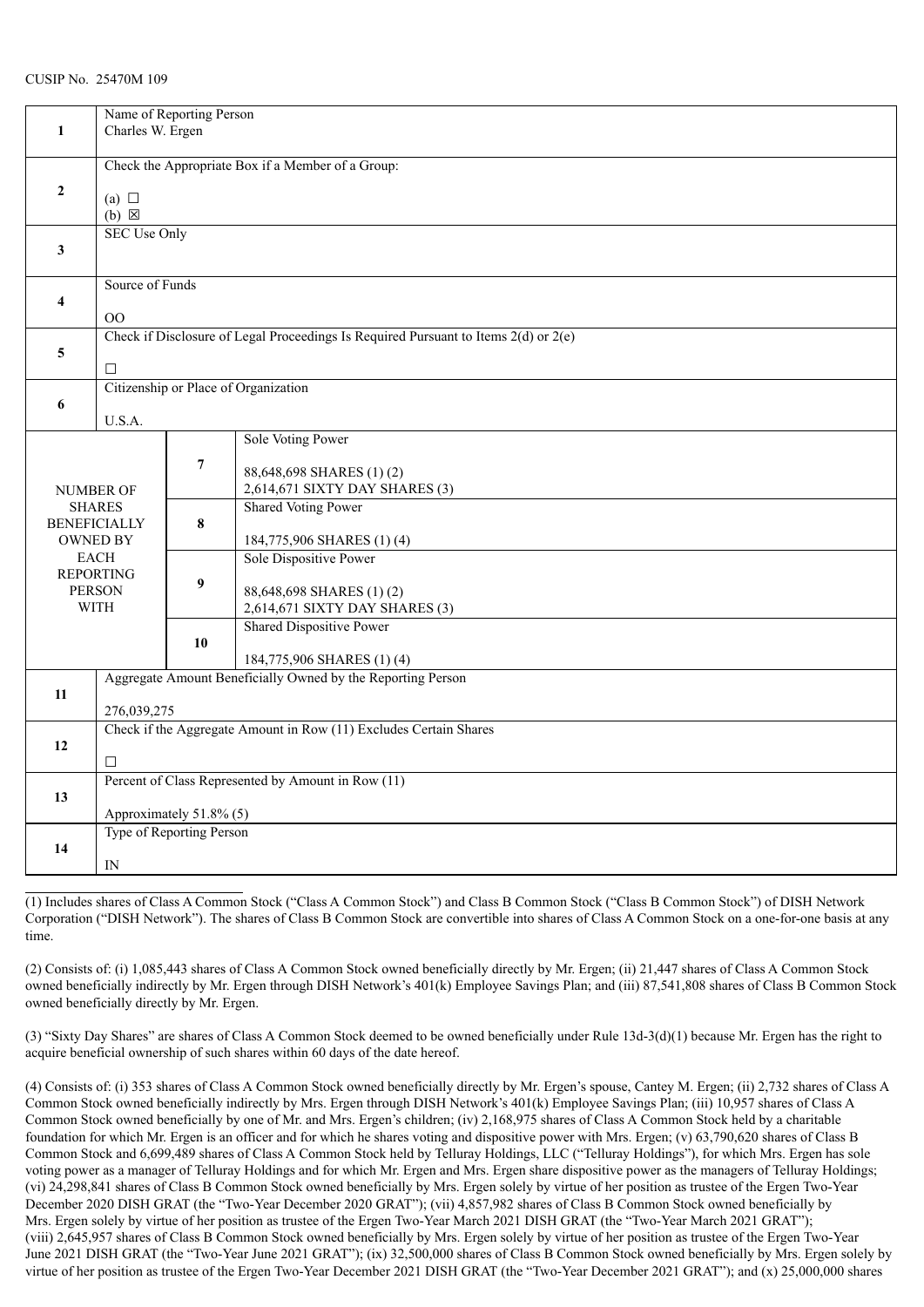of Class A Common Stock and 22,800,000 shares of Class B Common Stock owned beneficially by Mrs. Ergen solely by virtue of her position as trustee of the Ergen Two-Year May 2022 DISH GRAT (the "Two-Year May 2022 GRAT").

(5) Based on 291,560,211 shares of Class A Common Stock outstanding on May 31, 2022 and assuming conversion of all the shares of Class B Common Stock held by Mr. Ergen into Class A Common Stock. Because each share of Class B Common Stock is entitled to 10 votes per share, Mr. Ergen owns beneficially equity securities of DISH Network representing approximately 90.4% of the voting power of DISH Network (assuming no conversion of the Class B Common Stock).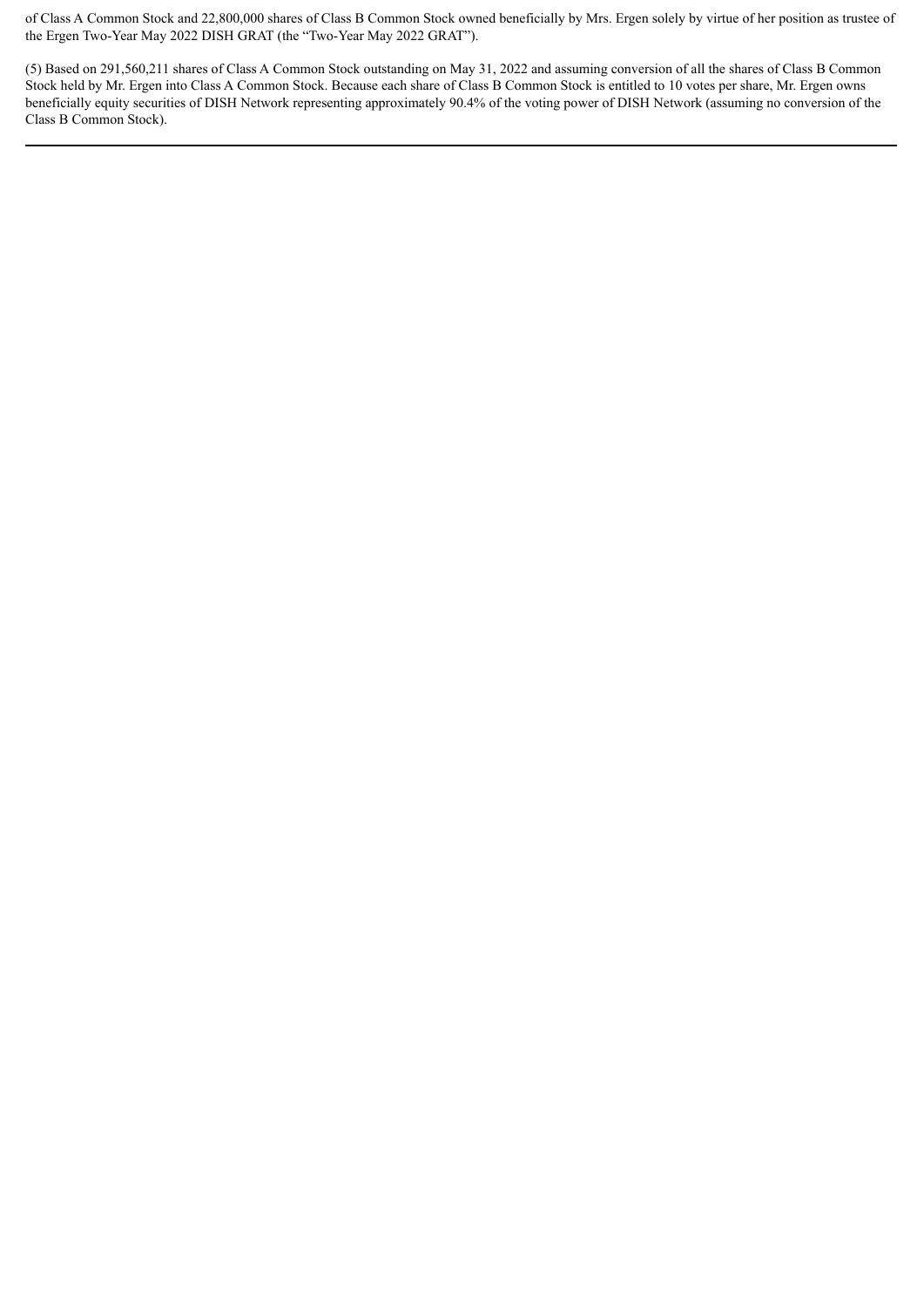| Name of Reporting Person<br>Cantey M. Ergen |                                                                                           |                                                              |                                                                                     |  |  |  |
|---------------------------------------------|-------------------------------------------------------------------------------------------|--------------------------------------------------------------|-------------------------------------------------------------------------------------|--|--|--|
| $\mathbf{1}$                                |                                                                                           |                                                              |                                                                                     |  |  |  |
|                                             | Check the Appropriate Box if a Member of a Group:                                         |                                                              |                                                                                     |  |  |  |
| $\mathbf{2}$                                | (a) $\Box$<br>$(b)$ $\boxtimes$                                                           |                                                              |                                                                                     |  |  |  |
|                                             |                                                                                           | <b>SEC Use Only</b>                                          |                                                                                     |  |  |  |
| 3                                           |                                                                                           |                                                              |                                                                                     |  |  |  |
|                                             | Source of Funds                                                                           |                                                              |                                                                                     |  |  |  |
| $\overline{\mathbf{4}}$                     | $00\,$                                                                                    |                                                              |                                                                                     |  |  |  |
|                                             |                                                                                           |                                                              | Check if Disclosure of Legal Proceedings Is Required Pursuant to Items 2(d) or 2(e) |  |  |  |
| 5                                           | П                                                                                         |                                                              |                                                                                     |  |  |  |
|                                             |                                                                                           | Citizenship or Place of Organization                         |                                                                                     |  |  |  |
| 6                                           | U.S.A.                                                                                    |                                                              |                                                                                     |  |  |  |
|                                             |                                                                                           |                                                              | Sole Voting Power                                                                   |  |  |  |
|                                             |                                                                                           | $\overline{7}$                                               | 182,595,974 SHARES (1)(2)                                                           |  |  |  |
|                                             | NUMBER OF                                                                                 |                                                              | 15,000 SIXTY DAY SHARES (3)                                                         |  |  |  |
|                                             | <b>SHARES</b><br><b>BENEFICIALLY</b>                                                      | 8                                                            | <b>Shared Voting Power</b>                                                          |  |  |  |
|                                             | OWNED BY                                                                                  |                                                              | 90,828,630 SHARES (1)(4)                                                            |  |  |  |
|                                             | <b>EACH</b><br><b>REPORTING</b>                                                           |                                                              | Sole Dispositive Power                                                              |  |  |  |
|                                             | <b>PERSON</b>                                                                             | 9                                                            | 112,105,865 SHARES (1)(5)                                                           |  |  |  |
|                                             | <b>WITH</b>                                                                               |                                                              | 15,000 SIXTY DAY SHARES (3)<br><b>Shared Dispositive Power</b>                      |  |  |  |
|                                             |                                                                                           | 10                                                           |                                                                                     |  |  |  |
|                                             | 161,318,739 SHARES (1) (6)<br>Aggregate Amount Beneficially Owned by the Reporting Person |                                                              |                                                                                     |  |  |  |
| 11                                          |                                                                                           |                                                              |                                                                                     |  |  |  |
|                                             | 273,439,604<br>Check if the Aggregate Amount in Row (11) Excludes Certain Shares          |                                                              |                                                                                     |  |  |  |
| 12                                          |                                                                                           |                                                              |                                                                                     |  |  |  |
|                                             |                                                                                           | $\Box$<br>Percent of Class Represented by Amount in Row (11) |                                                                                     |  |  |  |
| 13                                          |                                                                                           |                                                              |                                                                                     |  |  |  |
|                                             | Approximately 51.6% (7)<br>Type of Reporting Person                                       |                                                              |                                                                                     |  |  |  |
| 14                                          |                                                                                           |                                                              |                                                                                     |  |  |  |
|                                             | IN                                                                                        |                                                              |                                                                                     |  |  |  |

(1) Includes shares of Class A Common Stock and Class B Common Stock. The shares of Class B Common Stock are convertible into shares of Class A Common Stock on a one-for-one basis at any time.

(2) Consists of: (i) 353 shares of Class A Common Stock owned beneficially directly by Mrs. Ergen; (ii) 2,732 shares of Class A Common Stock owned beneficially indirectly by Mrs. Ergen through DISH Network's 401(k) Employee Savings Plan; (iii) 63,790,620 shares of Class B Common Stock and 6,699,489 shares of Class A Common Stock held by Telluray Holdings, for which Mrs. Ergen has sole voting power as a manager of Telluray Holdings; (iv) 24,298,841 shares of Class B Common Stock owned beneficially by Mrs. Ergen solely by virtue of her position as trustee of Two-Year December 2020 GRAT; (v) 4,857,982 shares of Class B Common Stock owned beneficially by Mrs. Ergen solely by virtue of her position as trustee of the Two-Year March 2021 GRAT; (vi) 2,645,957 shares of Class B Common Stock owned beneficially by Mrs. Ergen solely by virtue of her position as trustee of the Two-Year June 2021 GRAT; (vii) 32,500,000 shares of Class B Common Stock owned beneficially by Mrs. Ergen solely by virtue of her position as trustee of the Two-Year December 2021 GRAT; and (viii) 25,000,000 shares of Class A Common Stock and 22,800,000 shares of Class B Common Stock owned beneficially by Mrs. Ergen solely by virtue of her position as trustee of the Two-Year May 2022 GRAT. There is no arrangement or agreement between Telluray Holdings and any of the trusts identified in clauses (iv) - (viii) above to vote any shares of DISH Network. Mrs. Ergen exercises voting power with respect to Telluray Holdings and each such trust independently, and with respect to the trusts identified in clauses (iv) through (viii), in accordance with her fiduciary responsibilities to the beneficiaries of such trusts.

(3) "Sixty Day Shares" are shares of Class A Common Stock deemed to be owned beneficially under Rule 13d-3(d)(1) because Mrs. Ergen has the right to acquire beneficial ownership of such shares within 60 days of the date hereof.

(4) Consists of: (i) 1,085,443 shares of Class A Common Stock owned beneficially directly by Mr. Ergen, Mrs. Ergen's spouse; (ii) 21,447 shares of Class A Common Stock owned beneficially indirectly by Mr. Ergen through DISH Network's 401(k) Employee Savings Plan; (iii) 87,541,808 shares of Class B Common Stock owned beneficially directly by Mr. Ergen; (iv) 10,957 shares of Class A Common Stock owned beneficially by one of Mr. and Mrs. Ergen's children; and (v) 2,168,975 shares of Class A Common Stock held by a charitable foundation for which Mrs. Ergen is an officer and for which she shares voting and dispositive power with Mr. Ergen.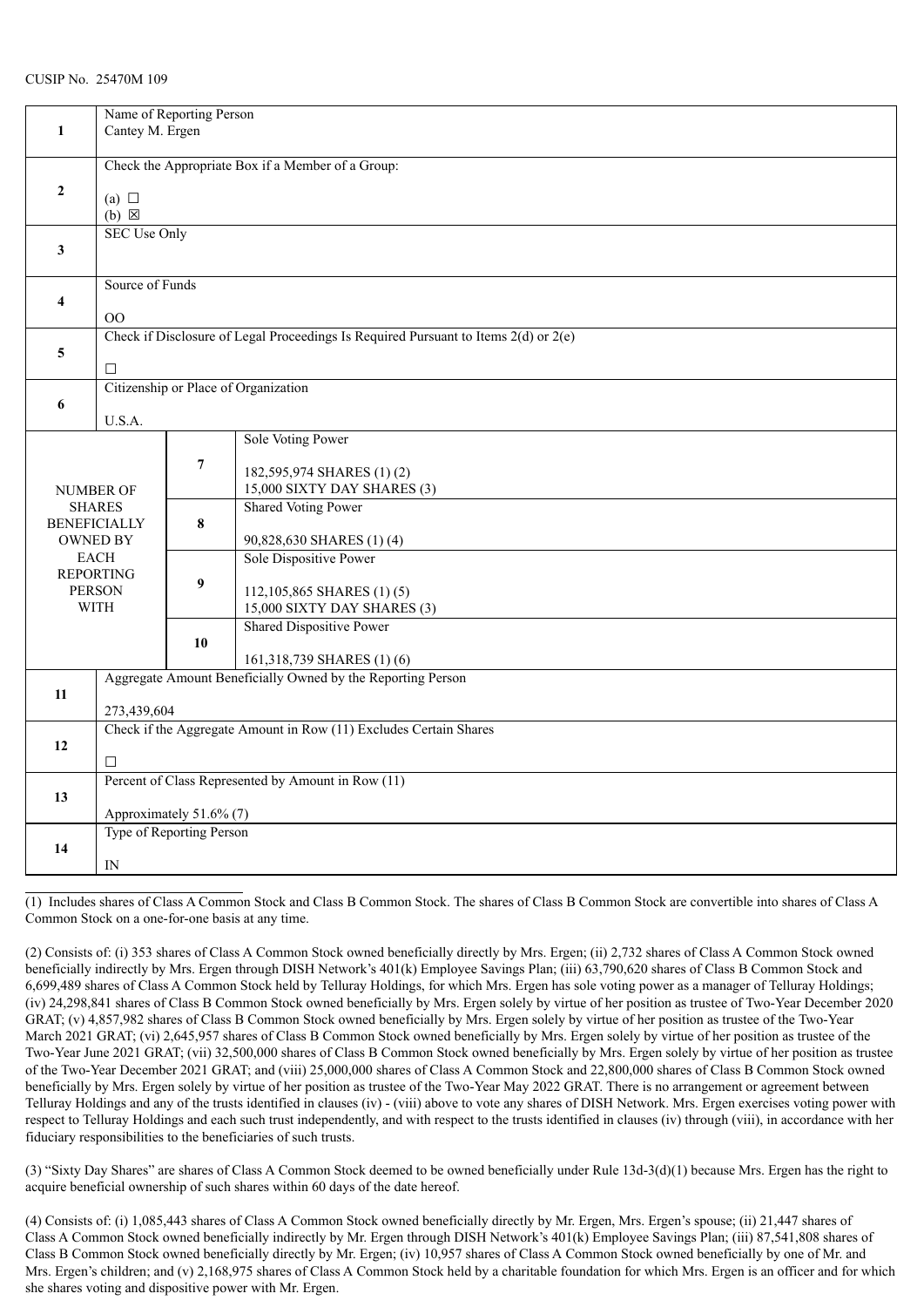(5) Consists of: (i) 353 shares of Class A Common Stock owned beneficially directly by Mrs. Ergen; (ii) 2,732 shares of Class A Common Stock owned beneficially indirectly by Mrs. Ergen through DISH Network's 401(k) Employee Savings Plan; (iii) 24,298,841 shares of Class B Common Stock owned beneficially by Mrs. Ergen solely by virtue of her position as trustee of the Two-Year December 2020 GRAT; (iv) 4,857,982 shares of Class B Common Stock owned beneficially by Mrs. Ergen solely by virtue of her position as trustee of the Two-Year March 2021 GRAT; (v) 2,645,957 shares of Class B Common Stock owned beneficially by Mrs. Ergen solely by virtue of her position as trustee of the Two-Year June 2021 GRAT; (vi) 32,500,000 shares of Class B Common Stock owned beneficially by Mrs. Ergen solely by virtue of her position as trustee of the Two-Year December 2021 GRAT; and (vii) 25,000,000 shares of Class A Common Stock and 22,800,000 shares of Class B Common Stock owned beneficially by Mrs. Ergen solely by virtue of her position as trustee of the Two-Year May 2022 GRAT. There is no arrangement or agreement between any of the trusts identified in clauses (iii) -(vii) above to dispose of any shares of DISH Network. Mrs. Ergen exercises dispositive power with respect to each such trust independently and in accordance with her fiduciary responsibilities to the beneficiaries of such trusts.

(6) Consists of: (i) 1,085,443 shares of Class A Common Stock owned beneficially directly by Mr. Ergen, Mrs. Ergen's spouse; (ii) 21,447 shares of Class A Common Stock owned beneficially indirectly by Mr. Ergen through DISH Network's 401(k) Employee Savings Plan; (iii) 87,541,808 shares of Class B Common Stock owned beneficially directly by Mr. Ergen; (iv) 10,957 shares of Class A Common Stock owned beneficially by one of Mr. and Mrs. Ergen's children; (v) 2,168,975 shares of Class A Common Stock held by a charitable foundation for which Mrs. Ergen is an officer and for which she shares voting and dispositive power with Mr. Ergen; and (vi) 63,790,620 shares of Class B Common Stock and 6,699,489 shares of Class A Common Stock held by Telluray Holdings, for which Mr. Ergen and Mrs. Ergen share dispositive power as the managers of Telluray Holdings.

(7) Based on 291,560,211 shares of Class A Common Stock outstanding on May 31, 2022 and assuming conversion of all the shares of Class B Common Stock held by Mrs. Ergen into Class A Common Stock. Because each share of Class B Common Stock is entitled to 10 votes per share, Mrs. Ergen owns beneficially equity securities of DISH Network representing approximately 90.4% of the voting power of DISH Network (assuming no conversion of the Class B Common Stock).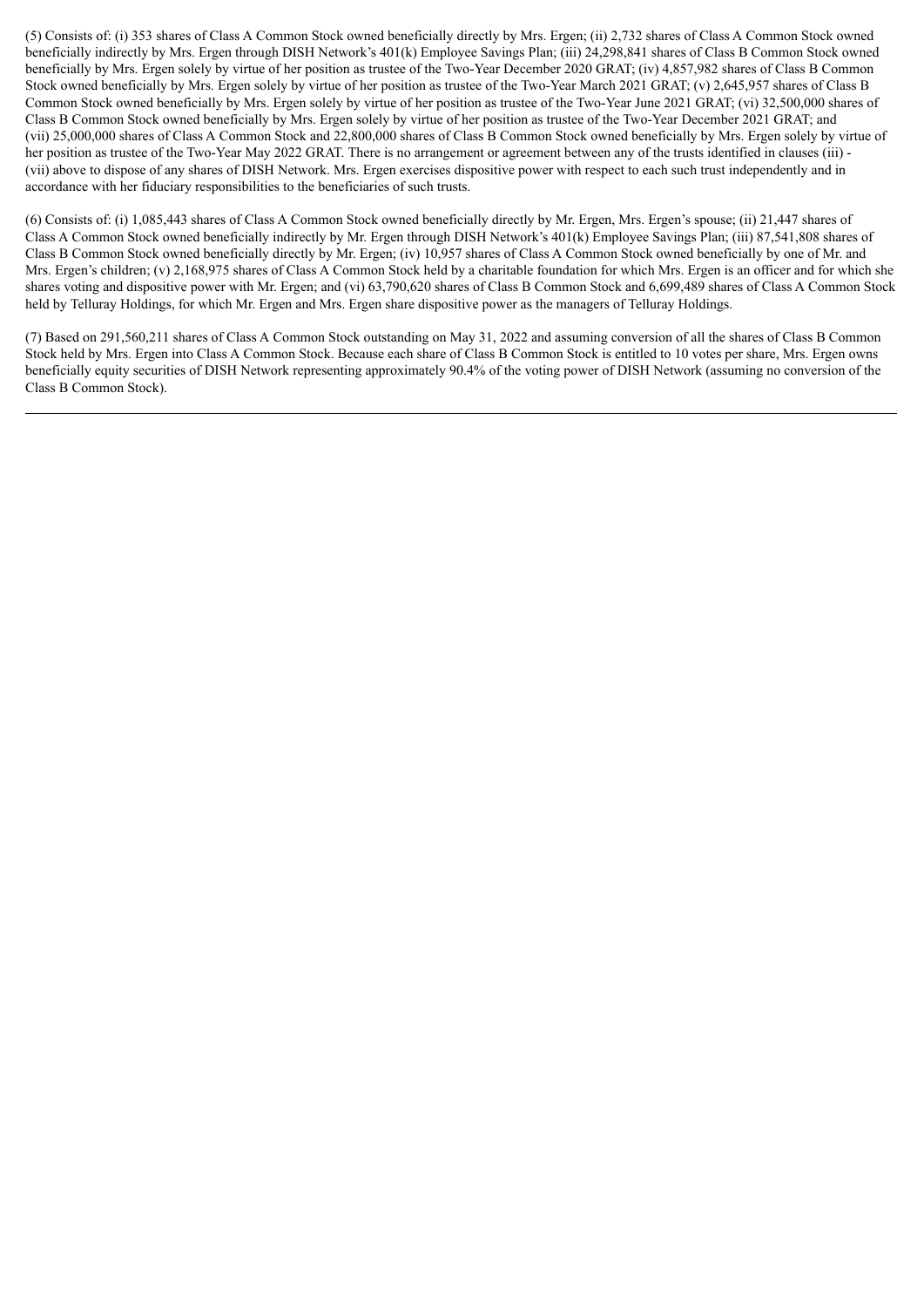| 1                                      | Name of Reporting Person<br>Ergen Two-Year December 2020 DISH GRAT      |                |                                                                                     |  |
|----------------------------------------|-------------------------------------------------------------------------|----------------|-------------------------------------------------------------------------------------|--|
|                                        | Check the Appropriate Box if a Member of a Group:                       |                |                                                                                     |  |
| $\mathbf{2}$                           | (a) $\Box$<br>$(b) \boxtimes$                                           |                |                                                                                     |  |
| 3                                      | <b>SEC Use Only</b>                                                     |                |                                                                                     |  |
| 4                                      | Source of Funds                                                         |                |                                                                                     |  |
|                                        | $00\,$                                                                  |                | Check if Disclosure of Legal Proceedings Is Required Pursuant to Items 2(d) or 2(e) |  |
| 5                                      | □                                                                       |                |                                                                                     |  |
| 6                                      |                                                                         |                | Citizenship or Place of Organization                                                |  |
|                                        | Colorado                                                                |                |                                                                                     |  |
|                                        |                                                                         |                | Sole Voting Power                                                                   |  |
|                                        | <b>NUMBER OF</b>                                                        | $\overline{7}$ | 24,298,841 SHARES (1)                                                               |  |
|                                        | <b>SHARES</b>                                                           |                | <b>Shared Voting Power</b>                                                          |  |
| <b>BENEFICIALLY</b><br><b>OWNED BY</b> |                                                                         | 8              | $\boldsymbol{0}$                                                                    |  |
|                                        | <b>EACH</b>                                                             |                | Sole Dispositive Power                                                              |  |
|                                        | <b>REPORTING</b><br><b>PERSON</b>                                       | 9              | 24,298,841 SHARES (1)                                                               |  |
|                                        | <b>WITH</b>                                                             |                | Shared Dispositive Power                                                            |  |
|                                        |                                                                         | 10             |                                                                                     |  |
|                                        | $\Omega$<br>Aggregate Amount Beneficially Owned by the Reporting Person |                |                                                                                     |  |
| $11\,$                                 | 24,298,841 SHARES                                                       |                |                                                                                     |  |
|                                        | Check if the Aggregate Amount in Row (11) Excludes Certain Shares       |                |                                                                                     |  |
| 12<br>□                                |                                                                         |                |                                                                                     |  |
|                                        | Percent of Class Represented by Amount in Row (11)                      |                |                                                                                     |  |
| 13                                     | Approximately 7.7% (2)                                                  |                |                                                                                     |  |
|                                        | Type of Reporting Person                                                |                |                                                                                     |  |
| 14<br>00                               |                                                                         |                |                                                                                     |  |

(1) All of the shares beneficially held by the Two-Year December 2020 GRAT are shares of Class B Common Stock. The shares of Class B Common Stock are convertible into shares of Class A Common Stock on a one-for-one basis at any time.

(2) Based on 291,560,211 shares of Class A Common Stock outstanding on May 31, 2022 and assuming conversion of all the shares of Class B Common Stock held by the Two-Year December 2020 GRAT into Class A Common Stock. Because such Class B Common Stock is convertible on a one-for-one basis into Class A Common Stock, assuming conversion of all shares of outstanding Class B Common Stock into Class A Common Stock, the percentage of the Class A Common Stock that the Two-Year December 2020 GRAT may be deemed to own beneficially would be approximately 4.6%. Because each share of Class B Common Stock is entitled to 10 votes per share, the Two-Year December 2020 GRAT owns beneficially equity securities of DISH Network representing approximately 9.1% of the voting power of DISH Network (assuming no conversion of the Class B Common Stock).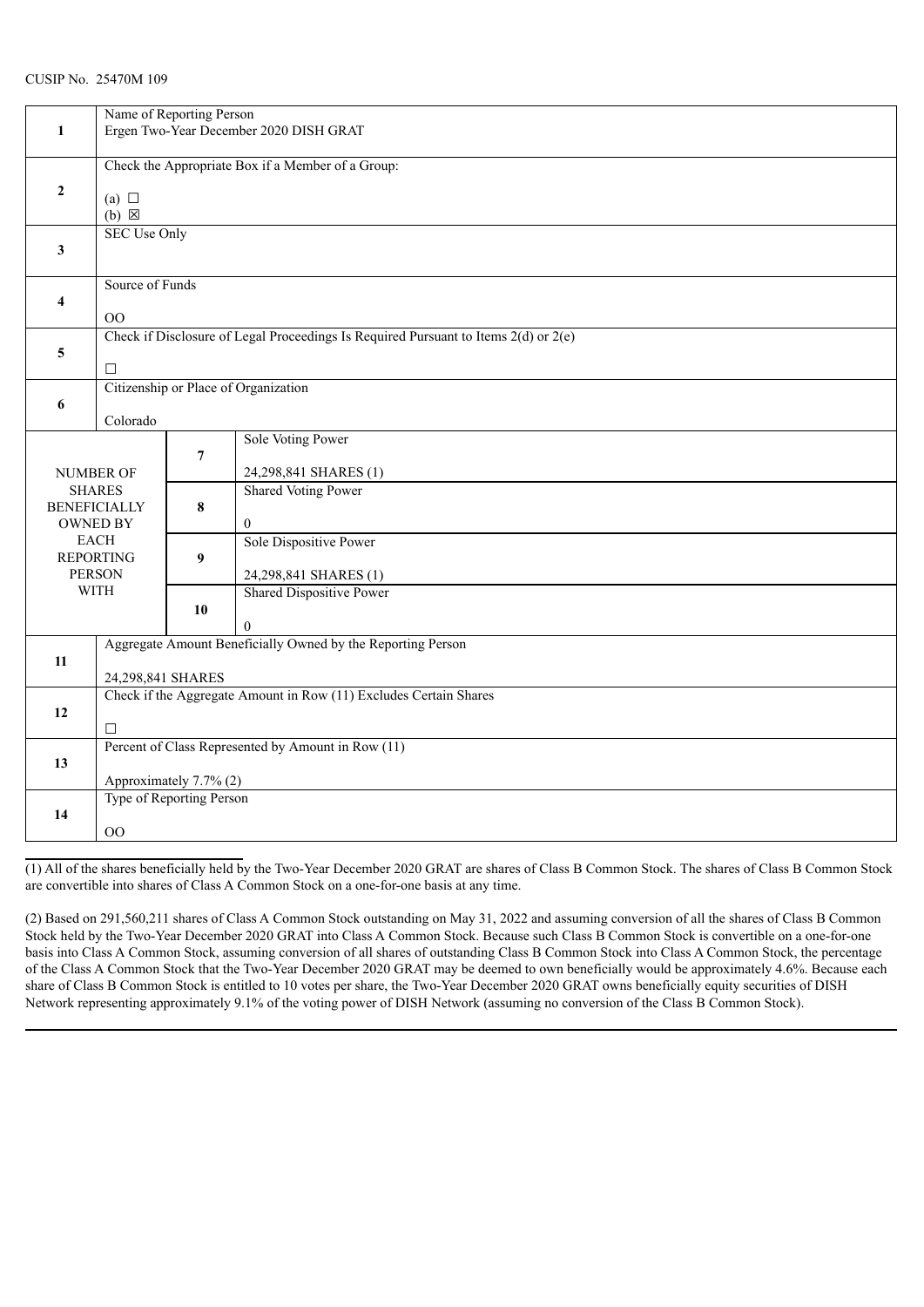| 1                                                       | Name of Reporting Person<br>Ergen Two-Year March 2021 DISH GRAT                    |                |                                                                                         |  |
|---------------------------------------------------------|------------------------------------------------------------------------------------|----------------|-----------------------------------------------------------------------------------------|--|
| $\mathbf{2}$                                            | Check the Appropriate Box if a Member of a Group:<br>(a) $\Box$<br>$(b) \boxtimes$ |                |                                                                                         |  |
| 3                                                       | <b>SEC Use Only</b>                                                                |                |                                                                                         |  |
| 4                                                       | Source of Funds<br>$00\,$                                                          |                |                                                                                         |  |
| 5                                                       | □                                                                                  |                | Check if Disclosure of Legal Proceedings Is Required Pursuant to Items $2(d)$ or $2(e)$ |  |
| 6                                                       | Citizenship or Place of Organization<br>Colorado                                   |                |                                                                                         |  |
| <b>NUMBER OF</b>                                        |                                                                                    | $\overline{7}$ | Sole Voting Power<br>4,857,982 SHARES (1)                                               |  |
| <b>SHARES</b><br><b>BENEFICIALLY</b><br><b>OWNED BY</b> |                                                                                    | 8              | <b>Shared Voting Power</b><br>$\boldsymbol{0}$                                          |  |
| <b>EACH</b><br><b>REPORTING</b><br><b>PERSON</b>        |                                                                                    | 9              | Sole Dispositive Power<br>4,857,982 SHARES (1)                                          |  |
| <b>WITH</b>                                             |                                                                                    | 10             | Shared Dispositive Power<br>$\overline{0}$                                              |  |
| 11                                                      | Aggregate Amount Beneficially Owned by the Reporting Person<br>4,857,982 SHARES    |                |                                                                                         |  |
| 12                                                      | Check if the Aggregate Amount in Row (11) Excludes Certain Shares<br>□             |                |                                                                                         |  |
| 13                                                      | Percent of Class Represented by Amount in Row (11)<br>Approximately 1.6% (2)       |                |                                                                                         |  |
| 14                                                      | Type of Reporting Person<br>00                                                     |                |                                                                                         |  |

(1) All of the shares beneficially held by the Two-Year March 2021 GRAT are shares of Class B Common Stock. The shares of Class B Common Stock are convertible into shares of Class A Common Stock on a one-for-one basis at any time.

(2) Based on 291,560,211 shares of Class A Common Stock outstanding on May 31, 2022 and assuming conversion of all the shares of Class B Common Stock held by the Two-Year March 2021 GRAT into Class A Common Stock. Because such Class B Common Stock is convertible on a one-for-one basis into Class A Common Stock, assuming conversion of all shares of outstanding Class B Common Stock into Class A Common Stock, the percentage of the Class A Common Stock that the Two-Year March 2021 GRAT may be deemed to own beneficially would be approximately 1.0%. Because each share of Class B Common Stock is entitled to 10 votes per share, the Two-Year March 2021 GRAT owns beneficially equity securities of DISH Network representing approximately 1.8% of the voting power of DISH Network (assuming no conversion of the Class B Common Stock).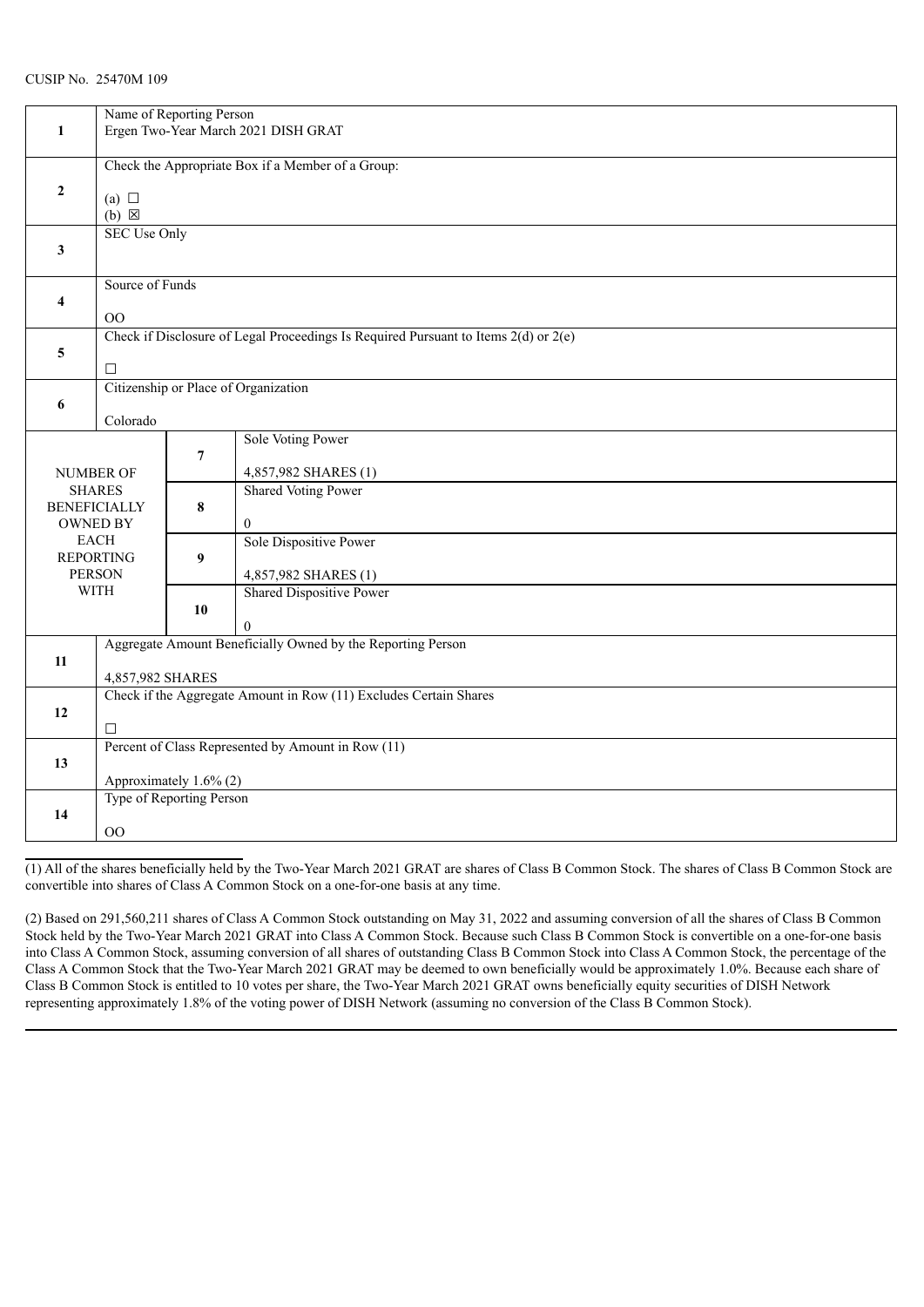|                                        |                                                                   | Name of Reporting Person |                                                                                         |  |  |  |  |
|----------------------------------------|-------------------------------------------------------------------|--------------------------|-----------------------------------------------------------------------------------------|--|--|--|--|
| 1                                      |                                                                   |                          | Ergen Two-Year June 2021 DISH GRAT                                                      |  |  |  |  |
|                                        |                                                                   |                          |                                                                                         |  |  |  |  |
|                                        | Check the Appropriate Box if a Member of a Group:                 |                          |                                                                                         |  |  |  |  |
| $\mathbf{2}$                           | (a) $\Box$                                                        |                          |                                                                                         |  |  |  |  |
|                                        | $(b) \boxtimes$                                                   |                          |                                                                                         |  |  |  |  |
|                                        | <b>SEC Use Only</b>                                               |                          |                                                                                         |  |  |  |  |
| 3                                      |                                                                   |                          |                                                                                         |  |  |  |  |
|                                        |                                                                   |                          |                                                                                         |  |  |  |  |
|                                        | Source of Funds                                                   |                          |                                                                                         |  |  |  |  |
| 4                                      |                                                                   |                          |                                                                                         |  |  |  |  |
|                                        | $00\,$                                                            |                          |                                                                                         |  |  |  |  |
|                                        |                                                                   |                          | Check if Disclosure of Legal Proceedings Is Required Pursuant to Items $2(d)$ or $2(e)$ |  |  |  |  |
| 5                                      | $\Box$                                                            |                          |                                                                                         |  |  |  |  |
|                                        |                                                                   |                          | Citizenship or Place of Organization                                                    |  |  |  |  |
| 6                                      |                                                                   |                          |                                                                                         |  |  |  |  |
|                                        | Colorado                                                          |                          |                                                                                         |  |  |  |  |
|                                        |                                                                   |                          | Sole Voting Power                                                                       |  |  |  |  |
|                                        |                                                                   | $\overline{7}$           |                                                                                         |  |  |  |  |
|                                        | <b>NUMBER OF</b>                                                  |                          | 2,645,957 SHARES (1)                                                                    |  |  |  |  |
| <b>SHARES</b>                          |                                                                   |                          | <b>Shared Voting Power</b>                                                              |  |  |  |  |
| <b>BENEFICIALLY</b><br><b>OWNED BY</b> |                                                                   | 8                        | $\overline{0}$                                                                          |  |  |  |  |
|                                        | <b>EACH</b>                                                       |                          | Sole Dispositive Power                                                                  |  |  |  |  |
|                                        | <b>REPORTING</b>                                                  | 9                        |                                                                                         |  |  |  |  |
|                                        | <b>PERSON</b>                                                     |                          | 2,645,957 SHARES (1)                                                                    |  |  |  |  |
|                                        | <b>WITH</b>                                                       |                          | Shared Dispositive Power                                                                |  |  |  |  |
|                                        |                                                                   | 10                       |                                                                                         |  |  |  |  |
|                                        |                                                                   |                          | $\Omega$                                                                                |  |  |  |  |
|                                        | Aggregate Amount Beneficially Owned by the Reporting Person       |                          |                                                                                         |  |  |  |  |
| 11                                     |                                                                   |                          |                                                                                         |  |  |  |  |
|                                        | 2,645,957 SHARES                                                  |                          |                                                                                         |  |  |  |  |
| 12                                     | Check if the Aggregate Amount in Row (11) Excludes Certain Shares |                          |                                                                                         |  |  |  |  |
|                                        | □                                                                 |                          |                                                                                         |  |  |  |  |
|                                        | Percent of Class Represented by Amount in Row (11)                |                          |                                                                                         |  |  |  |  |
| 13                                     |                                                                   |                          |                                                                                         |  |  |  |  |
|                                        | Approximately 0.9% (2)                                            |                          |                                                                                         |  |  |  |  |
|                                        | Type of Reporting Person                                          |                          |                                                                                         |  |  |  |  |
| 14                                     |                                                                   |                          |                                                                                         |  |  |  |  |
|                                        | 00                                                                |                          |                                                                                         |  |  |  |  |

(1) All of the shares beneficially held by the Two-Year June 2021 GRAT are shares of Class B Common Stock. The shares of Class B Common Stock are convertible into shares of Class A Common Stock on a one-for-one basis at any time.

(2) Based on 291,560,211 shares of Class A Common Stock outstanding on May 31, 2022 and assuming conversion of all the shares of Class B Common Stock held by the Two-Year June 2021 GRAT into Class A Common Stock. Because such Class B Common Stock is convertible on a one-for-one basis into Class A Common Stock, assuming conversion of all shares of outstanding Class B Common Stock into Class A Common Stock, the percentage of the Class A Common Stock that the Two-Year June 2021 GRAT may be deemed to own beneficially would be approximately 0.5%. Because each share of Class B Common Stock is entitled to 10 votes per share, the Two-Year June 2021 GRAT owns beneficially equity securities of DISH Network representing approximately 1.0% of the voting power of DISH Network (assuming no conversion of the Class B Common Stock).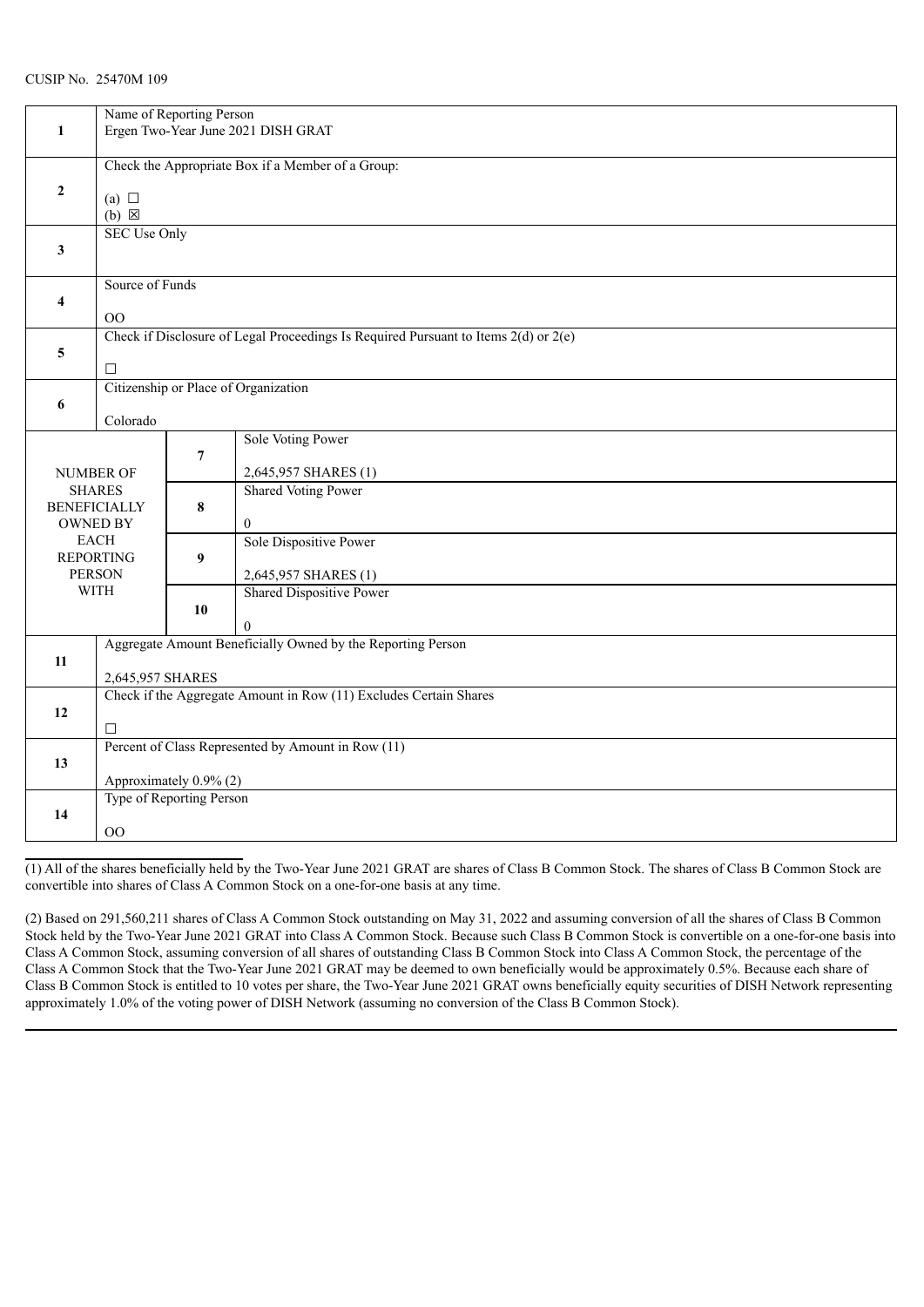| 1                                                       | Name of Reporting Person<br>Ergen Two-Year December 2021 DISH GRAT                 |                |                                                                                         |  |  |
|---------------------------------------------------------|------------------------------------------------------------------------------------|----------------|-----------------------------------------------------------------------------------------|--|--|
| $\mathbf{2}$                                            | Check the Appropriate Box if a Member of a Group:<br>(a) $\Box$<br>$(b) \boxtimes$ |                |                                                                                         |  |  |
| $\mathbf{3}$                                            | <b>SEC Use Only</b>                                                                |                |                                                                                         |  |  |
| 4                                                       | Source of Funds<br>OO                                                              |                |                                                                                         |  |  |
| 5                                                       | □                                                                                  |                | Check if Disclosure of Legal Proceedings Is Required Pursuant to Items $2(d)$ or $2(e)$ |  |  |
| 6                                                       | Citizenship or Place of Organization<br>Colorado                                   |                |                                                                                         |  |  |
|                                                         | NUMBER OF                                                                          | $\overline{7}$ | Sole Voting Power<br>32,500,000 SHARES (1)                                              |  |  |
| <b>SHARES</b><br><b>BENEFICIALLY</b><br><b>OWNED BY</b> |                                                                                    | 8              | <b>Shared Voting Power</b><br>$\mathbf{0}$                                              |  |  |
| <b>EACH</b><br><b>REPORTING</b><br><b>PERSON</b>        |                                                                                    | 9              | Sole Dispositive Power<br>32,500,000 SHARES (1)                                         |  |  |
|                                                         | <b>WITH</b>                                                                        | 10             | <b>Shared Dispositive Power</b><br>$\Omega$                                             |  |  |
| 11                                                      | Aggregate Amount Beneficially Owned by the Reporting Person<br>32,500,000 SHARES   |                |                                                                                         |  |  |
| 12                                                      | Check if the Aggregate Amount in Row (11) Excludes Certain Shares<br>П             |                |                                                                                         |  |  |
| 13                                                      | Percent of Class Represented by Amount in Row (11)<br>Approximately 10.0% (2)      |                |                                                                                         |  |  |
| 14                                                      | Type of Reporting Person<br>O <sub>O</sub>                                         |                |                                                                                         |  |  |

(1) All of the shares beneficially held by the Two-Year December 2021 GRAT are shares of Class B Common Stock. The shares of Class B Common Stock are convertible into shares of Class A Common Stock on a one-for-one basis at any time.

(2) Based on 291,560,211 shares of Class A Common Stock outstanding on May 31, 2022 and assuming conversion of all the shares of Class B Common Stock held by the Two-Year December 2021 GRAT into Class A Common Stock. Because such Class B Common Stock is convertible on a one-for-one basis into Class A Common Stock, assuming conversion of all shares of outstanding Class B Common Stock into Class A Common Stock, the percentage of the Class A Common Stock that the Two-Year December 2021 GRAT may be deemed to own beneficially would be approximately 6.1%. Because each share of Class B Common Stock is entitled to 10 votes per share, the Two-Year December 2021 GRAT owns beneficially equity securities of DISH Network representing approximately 12.2% of the voting power of DISH Network (assuming no conversion of the Class B Common Stock).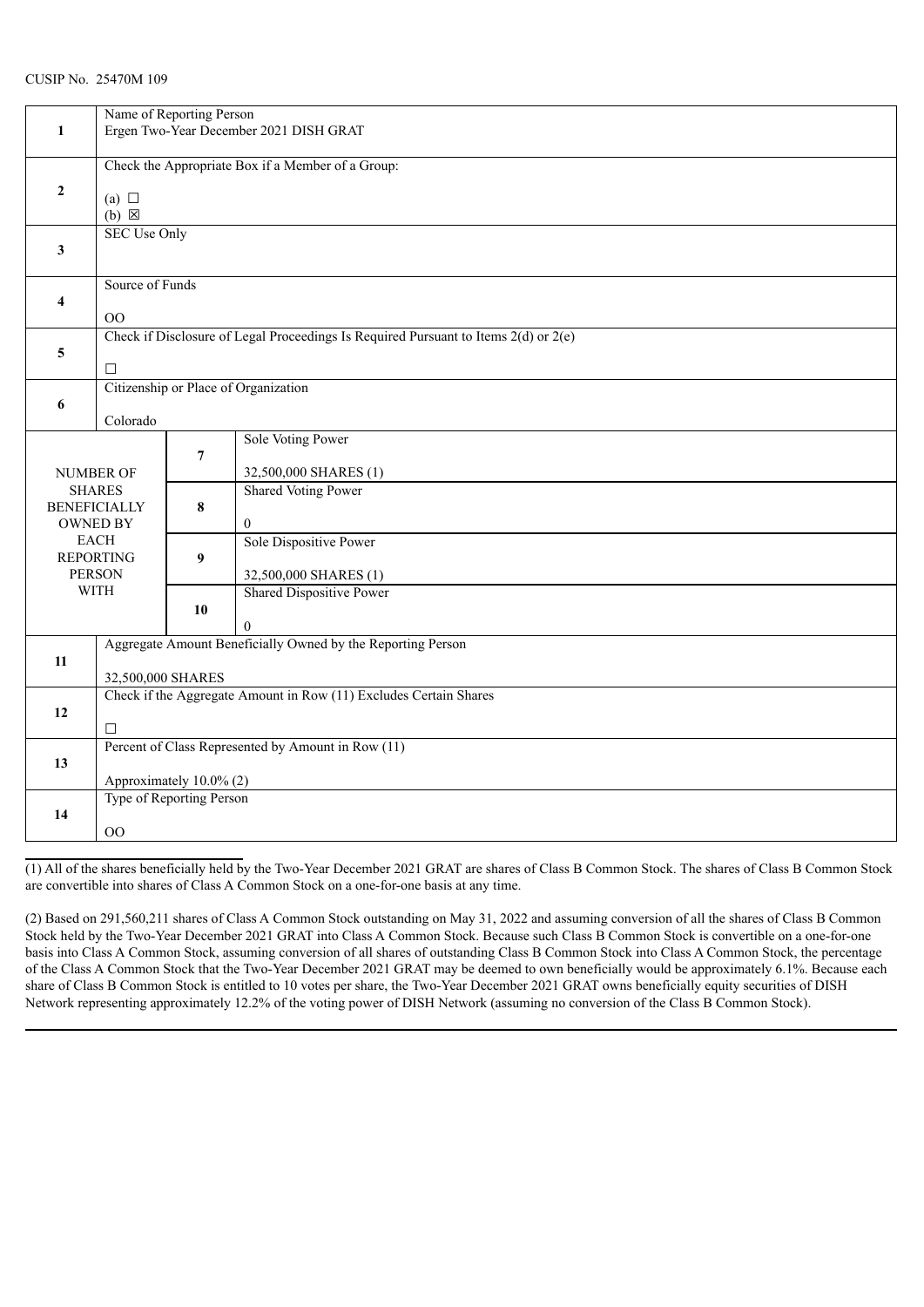|                     |                                                                   | Name of Reporting Person |                                                                                     |  |  |
|---------------------|-------------------------------------------------------------------|--------------------------|-------------------------------------------------------------------------------------|--|--|
| $\mathbf{1}$        |                                                                   |                          | Ergen Two-Year May 2022 DISH GRAT                                                   |  |  |
|                     |                                                                   |                          |                                                                                     |  |  |
|                     | Check the Appropriate Box if a Member of a Group:                 |                          |                                                                                     |  |  |
|                     |                                                                   |                          |                                                                                     |  |  |
| $\mathbf{2}$        | (a) $\Box$                                                        |                          |                                                                                     |  |  |
|                     | $(b) \boxtimes$                                                   |                          |                                                                                     |  |  |
|                     | <b>SEC Use Only</b>                                               |                          |                                                                                     |  |  |
| 3                   |                                                                   |                          |                                                                                     |  |  |
|                     |                                                                   |                          |                                                                                     |  |  |
|                     |                                                                   |                          |                                                                                     |  |  |
|                     | Source of Funds                                                   |                          |                                                                                     |  |  |
| 4                   |                                                                   |                          |                                                                                     |  |  |
|                     | $00\,$                                                            |                          |                                                                                     |  |  |
|                     |                                                                   |                          | Check if Disclosure of Legal Proceedings Is Required Pursuant to Items 2(d) or 2(e) |  |  |
| 5                   |                                                                   |                          |                                                                                     |  |  |
|                     | □                                                                 |                          |                                                                                     |  |  |
|                     |                                                                   |                          | Citizenship or Place of Organization                                                |  |  |
| 6                   |                                                                   |                          |                                                                                     |  |  |
|                     | Colorado                                                          |                          |                                                                                     |  |  |
|                     |                                                                   |                          | Sole Voting Power                                                                   |  |  |
|                     |                                                                   | $\overline{7}$           |                                                                                     |  |  |
|                     | NUMBER OF                                                         |                          | 47,800,000 SHARES (1)                                                               |  |  |
| <b>SHARES</b>       |                                                                   |                          | <b>Shared Voting Power</b>                                                          |  |  |
| <b>BENEFICIALLY</b> |                                                                   | 8                        |                                                                                     |  |  |
| <b>OWNED BY</b>     |                                                                   |                          | $\boldsymbol{0}$                                                                    |  |  |
|                     | <b>EACH</b>                                                       |                          | Sole Dispositive Power                                                              |  |  |
|                     | <b>REPORTING</b>                                                  | 9                        |                                                                                     |  |  |
|                     | <b>PERSON</b>                                                     |                          | 47,800,000 SHARES (1)                                                               |  |  |
|                     | <b>WITH</b>                                                       |                          | Shared Dispositive Power                                                            |  |  |
|                     |                                                                   | 10                       |                                                                                     |  |  |
|                     |                                                                   |                          | $\Omega$                                                                            |  |  |
|                     | Aggregate Amount Beneficially Owned by the Reporting Person       |                          |                                                                                     |  |  |
| $11\,$              |                                                                   |                          |                                                                                     |  |  |
|                     | 47,800,000 SHARES                                                 |                          |                                                                                     |  |  |
|                     | Check if the Aggregate Amount in Row (11) Excludes Certain Shares |                          |                                                                                     |  |  |
| 12                  |                                                                   |                          |                                                                                     |  |  |
|                     | □                                                                 |                          |                                                                                     |  |  |
|                     | Percent of Class Represented by Amount in Row (11)                |                          |                                                                                     |  |  |
| 13                  |                                                                   |                          |                                                                                     |  |  |
|                     | Approximately 15.2% (2)                                           |                          |                                                                                     |  |  |
|                     | Type of Reporting Person                                          |                          |                                                                                     |  |  |
| 14                  |                                                                   |                          |                                                                                     |  |  |
|                     | 00                                                                |                          |                                                                                     |  |  |
|                     |                                                                   |                          |                                                                                     |  |  |

(1) Includes 25,000,000 shares of Class A Common Stock and 22,800,000 shares of Class B Common Stock. The shares of Class B Common Stock are convertible into shares of Class A Common Stock on a one-for-one basis at any time.

(2) Based on 291,560,211 shares of Class A Common Stock outstanding on May 31, 2022 and assuming conversion of all the shares of Class B Common Stock held by the Two-Year May 2022 GRAT into Class A Common Stock. Because such Class B Common Stock is convertible on a one-for-one basis into Class A Common Stock, assuming conversion of all shares of outstanding Class B Common Stock into Class A Common Stock, the percentage of the Class A Common Stock that the Two-Year May 2022 GRAT may be deemed to own beneficially would be approximately 9.0%. Because each share of Class B Common Stock is entitled to 10 votes per share, the Two-Year May 2022 GRAT owns beneficially equity securities of DISH Network representing approximately 9.5% of the voting power of DISH Network (assuming no conversion of the Class B Common Stock).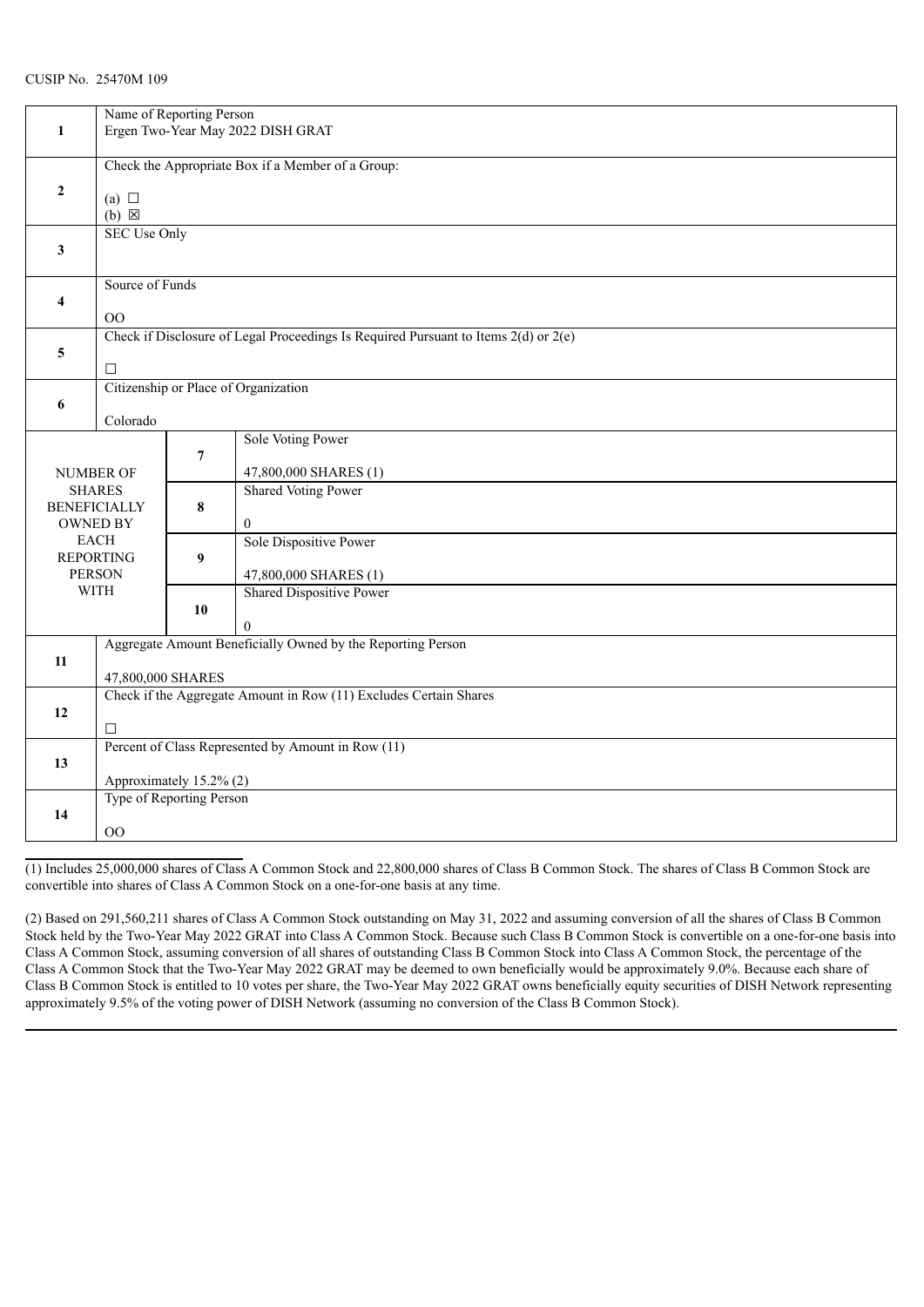|                                        | Name of Reporting Person                                          |                                                    |                                                                                         |  |  |  |
|----------------------------------------|-------------------------------------------------------------------|----------------------------------------------------|-----------------------------------------------------------------------------------------|--|--|--|
| 1                                      | Telluray Holdings, LLC                                            |                                                    |                                                                                         |  |  |  |
|                                        | Check the Appropriate Box if a Member of a Group:                 |                                                    |                                                                                         |  |  |  |
| $\mathbf{2}$                           |                                                                   |                                                    |                                                                                         |  |  |  |
|                                        | (a) $\Box$<br>$(b) \boxtimes$                                     |                                                    |                                                                                         |  |  |  |
|                                        |                                                                   | <b>SEC Use Only</b>                                |                                                                                         |  |  |  |
| 3                                      |                                                                   |                                                    |                                                                                         |  |  |  |
|                                        | Source of Funds                                                   |                                                    |                                                                                         |  |  |  |
| $\overline{\mathbf{4}}$                | $00\,$                                                            |                                                    |                                                                                         |  |  |  |
|                                        |                                                                   |                                                    | Check if Disclosure of Legal Proceedings Is Required Pursuant to Items $2(d)$ or $2(e)$ |  |  |  |
| 5                                      | □                                                                 |                                                    |                                                                                         |  |  |  |
|                                        |                                                                   |                                                    | Citizenship or Place of Organization                                                    |  |  |  |
| 6                                      | Wyoming                                                           |                                                    |                                                                                         |  |  |  |
|                                        |                                                                   |                                                    | Sole Voting Power                                                                       |  |  |  |
|                                        | NUMBER OF                                                         | $\overline{7}$                                     | 70,490,109 SHARES (1)                                                                   |  |  |  |
| <b>SHARES</b>                          |                                                                   |                                                    | <b>Shared Voting Power</b>                                                              |  |  |  |
| <b>BENEFICIALLY</b><br><b>OWNED BY</b> |                                                                   | 8                                                  | $\boldsymbol{0}$                                                                        |  |  |  |
|                                        | <b>EACH</b>                                                       |                                                    | Sole Dispositive Power                                                                  |  |  |  |
|                                        | <b>REPORTING</b><br><b>PERSON</b>                                 | 9                                                  | 70,490,109 SHARES (1)                                                                   |  |  |  |
|                                        | <b>WITH</b>                                                       |                                                    | Shared Dispositive Power                                                                |  |  |  |
|                                        |                                                                   | 10                                                 | $\Omega$                                                                                |  |  |  |
|                                        | Aggregate Amount Beneficially Owned by the Reporting Person       |                                                    |                                                                                         |  |  |  |
| 11                                     |                                                                   | 70,490,109 SHARES                                  |                                                                                         |  |  |  |
|                                        | Check if the Aggregate Amount in Row (11) Excludes Certain Shares |                                                    |                                                                                         |  |  |  |
| 12                                     | $\Box$                                                            |                                                    |                                                                                         |  |  |  |
|                                        |                                                                   | Percent of Class Represented by Amount in Row (11) |                                                                                         |  |  |  |
| 13                                     | Approximately 19.8% (2)                                           |                                                    |                                                                                         |  |  |  |
|                                        |                                                                   | Type of Reporting Person                           |                                                                                         |  |  |  |
| 14                                     |                                                                   |                                                    |                                                                                         |  |  |  |
|                                        | 00                                                                |                                                    |                                                                                         |  |  |  |

(1) Includes shares of Class A Common Stock and Class B Common Stock, of which Telluray Holdings is the beneficial owner. The shares of Class B Common Stock are convertible into shares of Class A Common Stock on a one-for-one basis at any time. Consists of: (i) 63,790,620 shares of Class B Common Stock; and (ii) 6,699,489 shares of Class A Common Stock, for which Mrs. Ergen has sole voting power as a manager of Telluray Holdings and for which Mr. Ergen and Mrs. Ergen share dispositive power as the managers of Telluray Holdings.

(2) Based on 291,560,211 shares of Class A Common Stock outstanding on May 31, 2022 and assuming conversion of all the shares of Class B Common Stock held by Telluray Holdings into Class A Common Stock. Because such Class B Common Stock is convertible on a one-for-one basis into Class A Common Stock, assuming conversion of all shares of outstanding Class B Common Stock into Class A Common Stock, the percentage of the Class A Common Stock that Telluray Holdings may be deemed to own beneficially would be approximately 13.3%. Because each share of Class B Common Stock is entitled to 10 votes per share, Telluray Holdings owns beneficially equity securities of DISH Network representing approximately 24.1% of the voting power of DISH Network (assuming no conversion of the Class B Common Stock).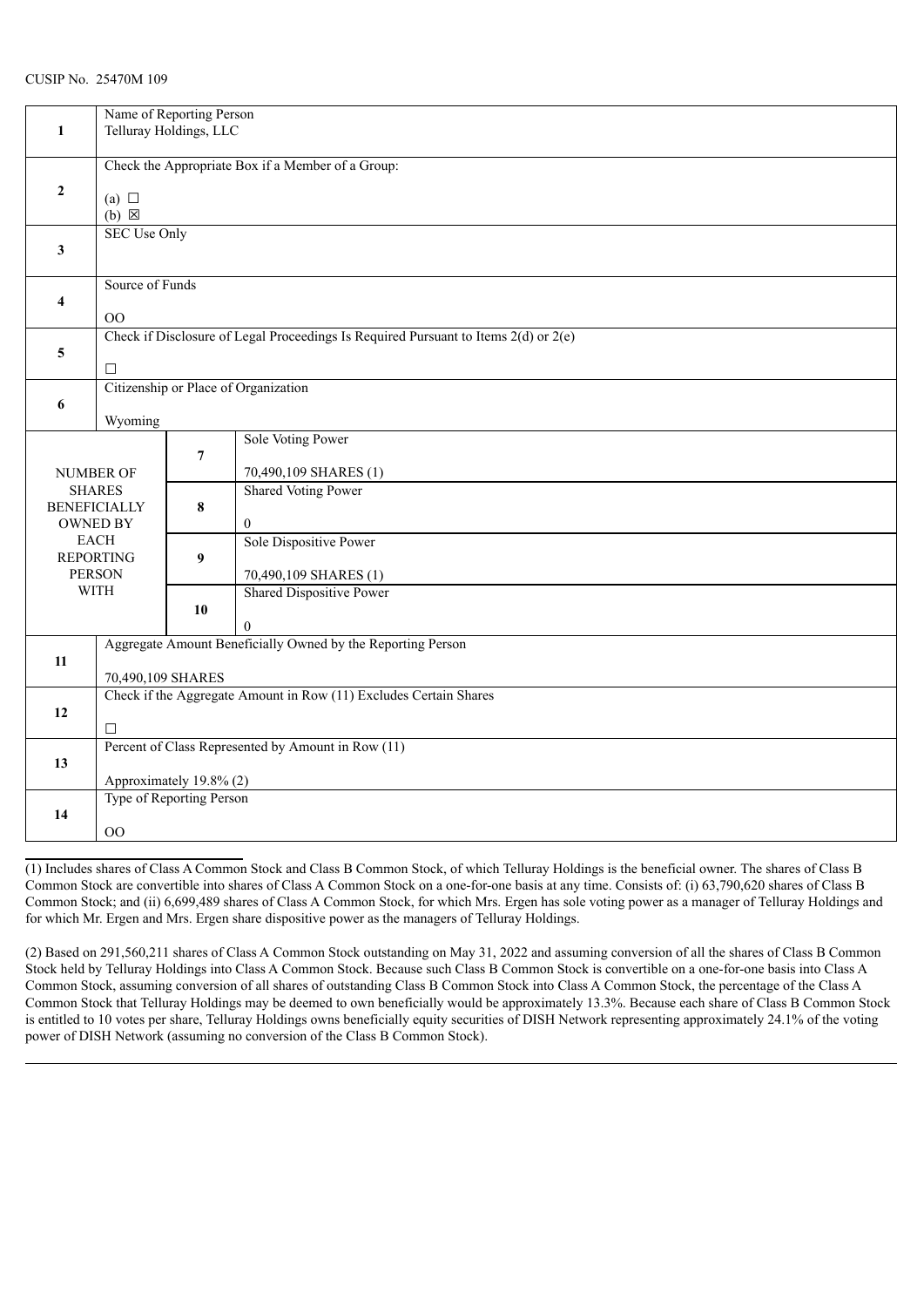#### **Item 2. Identity and Background.**

#### Item 2 is amended and restated as follows:

This statement is being filed jointly by: (a) Charles W. Ergen; (b) Cantey M. Ergen; (c) the Two-Year December 2020 GRAT; (d) the Two-Year March 2021 GRAT; (e) the Two-Year June 2021 GRAT; (f) the Two-Year December 2021 GRAT; (g) the Two-Year May 2022 GRAT; and (h) Telluray Holdings, who are together referred to as the "Reporting Persons." This Schedule 13D relates solely to, and is being filed for, shares held by Mr. and Mrs. Ergen, the Two-Year December 2020 GRAT, the Two-Year March 2021 GRAT, the Two-Year June 2021 GRAT, the Two-Year December 2021 GRAT, the Two-Year May 2022 GRAT and Telluray Holdings.

## (A) Charles W. Ergen

Mr. Ergen's principal occupation is Chairman of DISH Network and Chairman of EchoStar Corporation ("EchoStar"), and his principal address is 9601 S. Meridian Blvd., Englewood, Colorado 80112. Mr. Ergen has not, during the last five years: (i) been convicted in a criminal proceeding (excluding traffic violations or similar misdemeanors); or (ii) been a party to a civil proceeding of a judicial or administrative body of competent jurisdiction and, as a result of such proceeding, been subject to a judgment, decree or final order enjoining future violations of, or prohibiting or mandating activity subject to, federal or state securities laws or finding any violation with respect to such laws. Mr. Ergen is a citizen of the United States.

## (B) Cantey M. Ergen

Mrs. Ergen is a Senior Advisor and member of the Board of Directors of DISH Network and her principal address is 9601 S. Meridian Blvd., Englewood, Colorado 80112. Mrs. Ergen has not, during the last five years: (i) been convicted in a criminal proceeding (excluding traffic violations or similar misdemeanors); or (ii) been a party to a civil proceeding of a judicial or administrative body of competent jurisdiction and, as a result of such proceeding, been subject to a judgment, decree or final order enjoining future violations of, or prohibiting or mandating activity subject to, federal or state securities laws or finding any violation with respect to such laws. Mrs. Ergen is a citizen of the United States.

## (C) Two-Year December 2020 GRAT

The Two-Year December 2020 GRAT was formed under the laws of the State of Colorado and its principal business is to hold a portion of the assets and estate of Mr. Ergen. Its address is c/o Cantey M. Ergen, as Trustee, at 9601 S. Meridian Blvd., Englewood, Colorado 80112. The Two-Year December 2020 GRAT has not, during the last five years: (i) been convicted in a criminal proceeding (excluding traffic violations or similar misdemeanors); or (ii) been a party to a civil proceeding of a judicial or administrative body of competent jurisdiction and, as a result of such proceeding, been subject to a judgment, decree or final order enjoining future violations of, or prohibiting or mandating activity subject to, federal or state securities laws or finding any violation with respect to such laws. As trustee of the Two-Year December 2020 GRAT, Mrs. Ergen is vested with sole voting and dispositive power over the 24,298,841 shares of Class B Common Stock held by the Two-Year December 2020 GRAT, except as set forth in Item 6.

## (D) Two-Year March 2021 GRAT

The Two-Year March 2021 GRAT was formed under the laws of the State of Colorado and its principal business is to hold a portion of the assets and estate of Mr. Ergen. Its address is c/o Cantey M. Ergen, as Trustee, at 9601 S. Meridian Blvd., Englewood, Colorado 80112. The Two-Year March 2021 GRAT has not, during the last five years: (i) been convicted in a criminal proceeding (excluding traffic violations or similar misdemeanors); or (ii) been a party to a civil proceeding of a judicial or administrative body of competent jurisdiction and, as a result of such proceeding, been subject to a judgment, decree or final order enjoining future violations of, or prohibiting or mandating activity subject to, federal or state securities laws or finding any violation with respect to such laws. As trustee of the Two-Year March 2021 GRAT, Mrs. Ergen is vested with sole voting and dispositive power over the 4,857,982 shares of Class B Common Stock held by the Two-Year March 2021 GRAT, except as set forth in Item 6.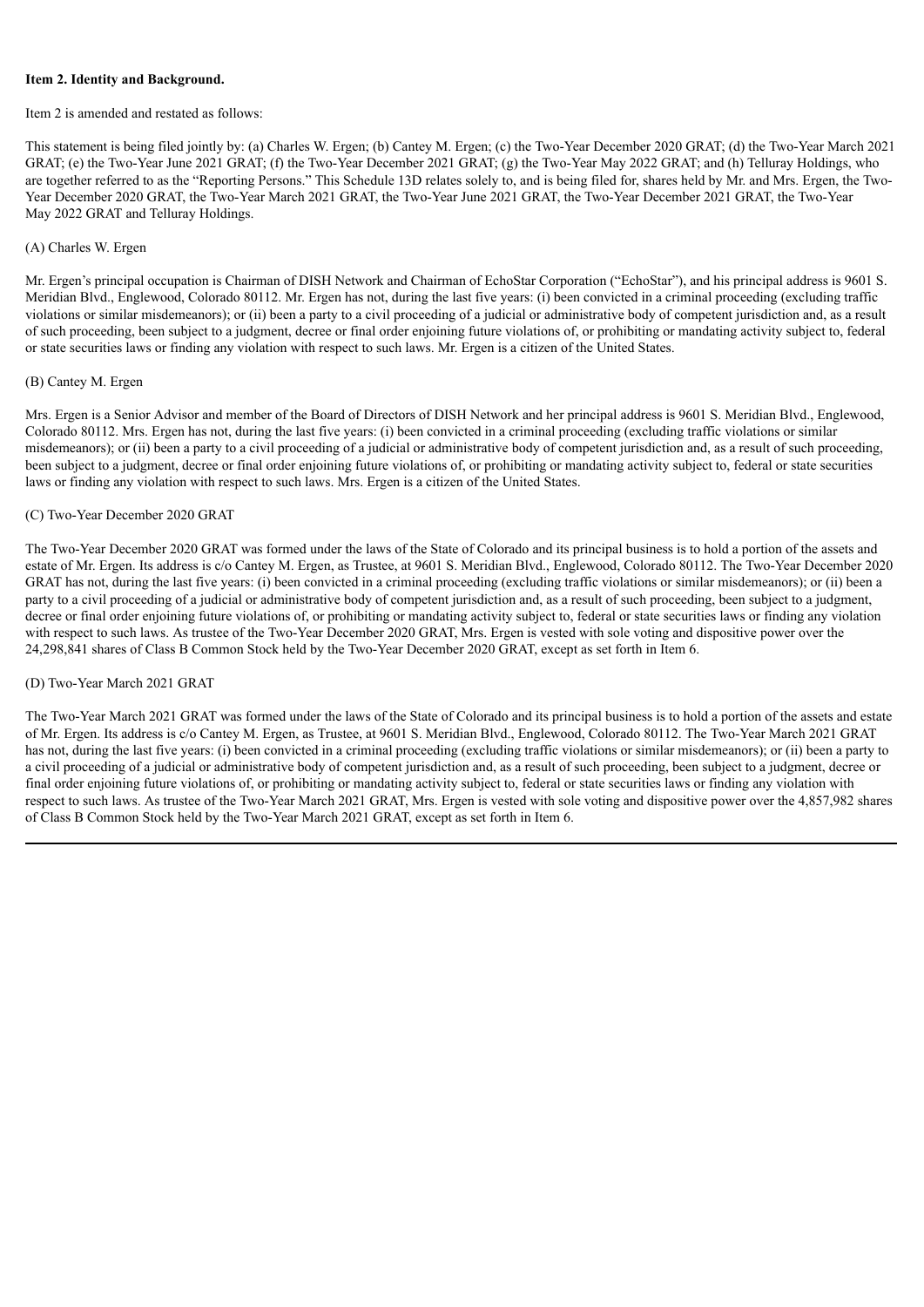#### (E) Two-Year June 2021 GRAT

The Two-Year June 2021 GRAT was formed under the laws of the State of Colorado and its principal business is to hold a portion of the assets and estate of Mr. Ergen. Its address is c/o Cantey M. Ergen, as Trustee, at 9601 S. Meridian Blvd., Englewood, Colorado 80112. The Two-Year June 2021 GRAT has not, during the last five years: (i) been convicted in a criminal proceeding (excluding traffic violations or similar misdemeanors); or (ii) been a party to a civil proceeding of a judicial or administrative body of competent jurisdiction and, as a result of such proceeding, been subject to a judgment, decree or final order enjoining future violations of, or prohibiting or mandating activity subject to, federal or state securities laws or finding any violation with respect to such laws. As trustee of the Two-Year June 2021 GRAT, Mrs. Ergen is vested with sole voting and dispositive power over the 2,645,957 shares of Class B Common Stock held by the Two-Year June 2021 GRAT, except as set forth in Item 6.

#### (F) Two-Year December 2021 GRAT

The Two-Year December 2021 GRAT was formed under the laws of the State of Colorado and its principal business is to hold a portion of the assets and estate of Mr. Ergen. Its address is c/o Cantey M. Ergen, as Trustee, at 9601 S. Meridian Blvd., Englewood, Colorado 80112. The Two-Year December 2021 GRAT has not, during the last five years: (i) been convicted in a criminal proceeding (excluding traffic violations or similar misdemeanors); or (ii) been a party to a civil proceeding of a judicial or administrative body of competent jurisdiction and, as a result of such proceeding, been subject to a judgment, decree or final order enjoining future violations of, or prohibiting or mandating activity subject to, federal or state securities laws or finding any violation with respect to such laws. As trustee of the Two-Year December 2021 GRAT, Mrs. Ergen is vested with sole voting and dispositive power over the 32,500,000 shares of Class B Common Stock held by the Two-Year December 2021 GRAT, except as set forth in Item 6.

#### (G) Two-Year May 2022 GRAT

The Two-Year May 2022 GRAT was formed under the laws of the State of Colorado and its principal business is to hold a portion of the assets and estate of Mr. Ergen. Its address is c/o Cantey M. Ergen, as Trustee, at 9601 S. Meridian Blvd., Englewood, Colorado 80112. The Two-Year May 2022 GRAT has not, during the last five years: (i) been convicted in a criminal proceeding (excluding traffic violations or similar misdemeanors); or (ii) been a party to a civil proceeding of a judicial or administrative body of competent jurisdiction and, as a result of such proceeding, been subject to a judgment, decree or final order enjoining future violations of, or prohibiting or mandating activity subject to, federal or state securities laws or finding any violation with respect to such laws. As trustee of the Two-Year May 2022 GRAT, Mrs. Ergen is vested with sole voting and dispositive power over the 25,000,000 shares of Class A Common Stock and 22,800,000 shares of Class B Common Stock held by the Two-Year May 2022 GRAT, except as set forth in Item 6.

#### (H) Telluray Holdings

Telluray Holdings is a limited liability company organized under the laws of the State of Wyoming and its principal business is to hold a portion of the assets and estate of Mr. Ergen and to hold certain assets of certain trusts established for the benefit of his family. Its address is 1623 Central Avenue, Suite 214, Cheyenne, Wyoming 82001. Telluray Holdings has not, during the last five years: (i) been convicted in a criminal proceeding (excluding traffic violations or similar misdemeanors); or (ii) been a party to a civil proceeding of a judicial or administrative body of competent jurisdiction and, as a result of such proceeding, been subject to a judgment, decree or final order enjoining future violations of, or prohibiting or mandating activity subject to, federal or state securities laws or finding any violation with respect to such laws.

Mr. Ergen and certain trusts established for the benefit of his family are the members of Telluray Holdings. Mr. Ergen and Mrs. Ergen are the managers of Telluray Holdings. As a manager of Telluray Holdings, Mrs. Ergen has sole voting power over the 6,699,489 shares of Class A Common Stock and 63,790,620 shares of Class B Common Stock held by Telluray Holdings. As managers of Telluray Holdings, Mr. Ergen and Mrs. Ergen share dispositive power over the shares of Class A Common Stock and shares of Class B Common Stock held by Telluray Holdings.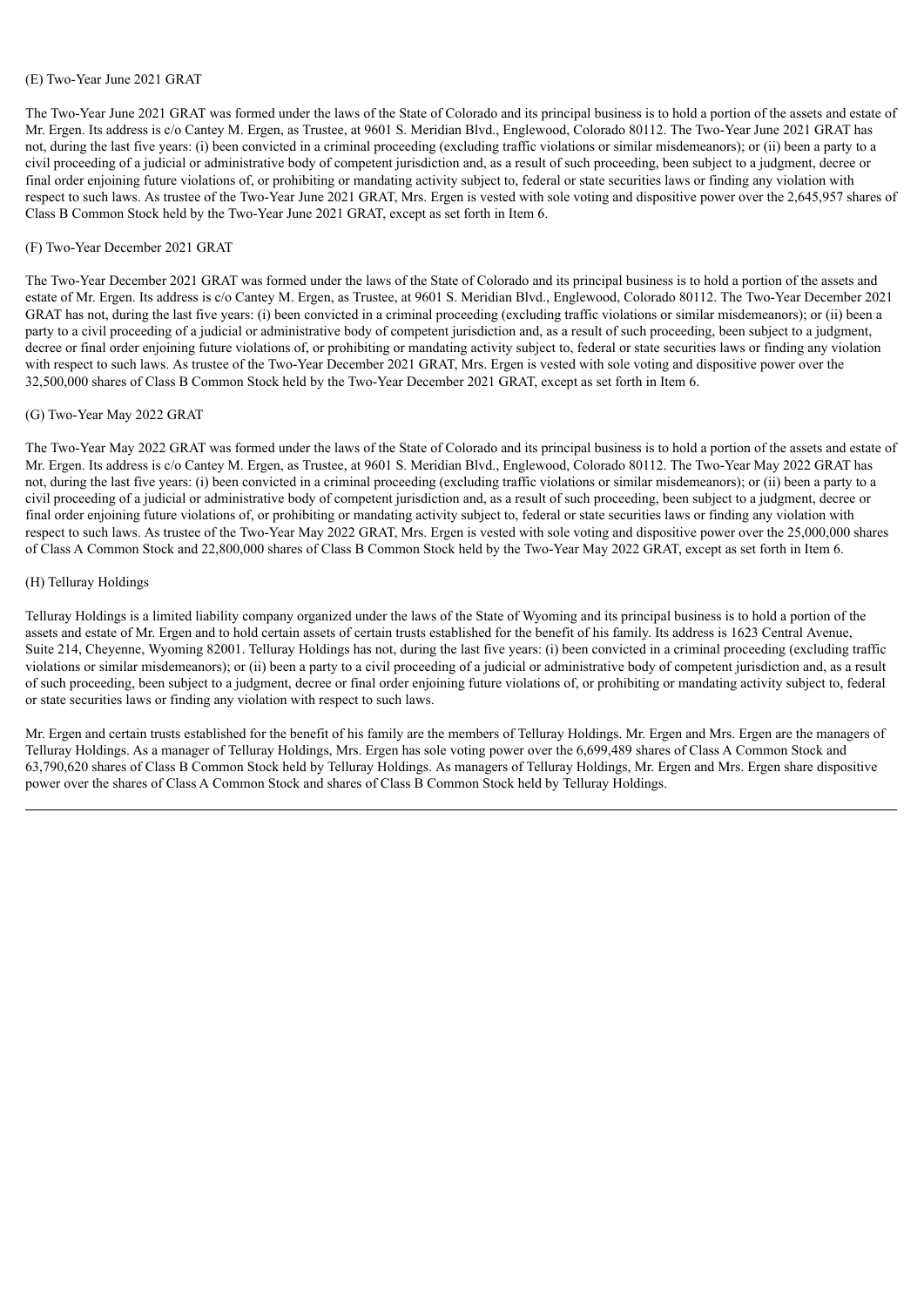#### **Item 4. Purpose of Transaction.**

Item 4 is hereby amended and supplemented as follows:

During the second quarter of each year, Mr. Ergen receives an annuity amount from the Two-Year June 2021 GRAT, assuming that the Two-Year June 2021 GRAT has not expired. The number of shares of Class B Common Stock to be distributed as an annuity payment is based in part on the price of the Class A Common Stock on the distribution date and therefore cannot be calculated until the date of distribution. In addition to shares of Class B Common Stock, the annuity payments (and their associated timing) may include, and be based upon, amounts generated from the holdings of the Two-Year June 2021 GRAT including, among other things, stock recapitalizations or dividends paid or payable with respect to the shares of Class B Common Stock held by the Two-Year June 2021 GRAT. On June 3, 2022, the Two-Year June 2021 GRAT distributed 47,354,043 shares of Class B Common Stock held by the Two-Year June 2021 GRAT to Mr. Ergen as an annuity payment Therefore, the Two-Year June 2021 GRAT has beneficial ownership of 2,645,957 shares of Class B Common Stock. The Two-Year June 2021 GRAT is scheduled to expire in accordance with its terms on June 3, 2023.

#### **Item 5. Interest in Securities of the Issuer.**

Item 5 is hereby amended and supplemented as follows:

(a) This filing is for the cumulative share holdings of an affiliated group as of June 3, 2022. See Items 11 and 13 of the cover pages to this Amendment No. 61 for the aggregate number of shares of Class A Common Stock and percentage of Class A Common Stock beneficially owned by each of the Reporting Persons. The Reporting Persons' beneficial ownership of shares of Class A Common Stock excludes 677,965 shares of Class A Common Stock held by certain trusts established by Mr. Ergen for the benefit of his family. Mr. Ergen and Mrs. Ergen disclaim beneficial ownership of the 63,790,620 shares of Class B Common Stock and the 6,699,489 shares of Class A Common Stock held by Telluray Holdings, except to the extent of their pecuniary interest.

(b) See Items 7 through 10 of the cover pages to this Amendment No. 61 for the number of shares of Class A Common Stock beneficially owned by each of the Reporting Persons as to which there is sole power to vote or to direct the vote, shared power to vote or to direct the vote and sole or shared power to dispose or to direct the disposition.

(c) The Reporting Persons have not effected any transactions in the Class A Common Stock of DISH Network in the last sixty days other than: (i) as described herein; or (ii) as reflected in Amendments No. 59 and No. 60 to this Schedule 13D.

(d) Not applicable.

(e) Not applicable.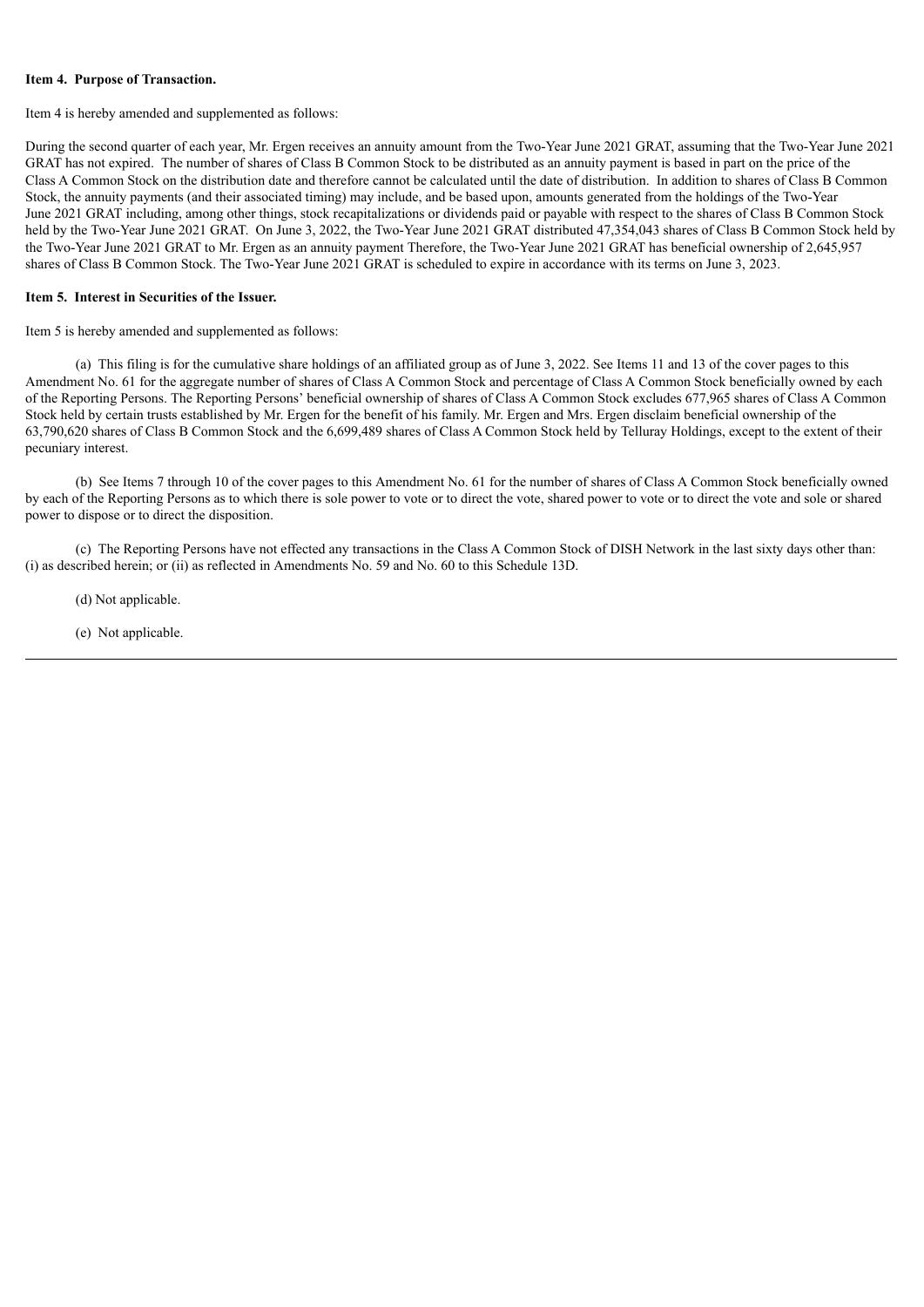## **Item 7. Material to be Filed as Exhibits.**

Item 7 is hereby amended and supplemented as follows:

Exhibit A: Agreement of Joint Filing.

Exhibit B: Power of Attorney of Charles W. Ergen (incorporated by reference from Exhibit B to the reporting person's Schedule 13D dated November 30, 2020 and filed with the Securities and Exchange Commission on December 1, 2020).

Exhibit C: Power of Attorney of Cantey M. Ergen (incorporated by reference from Exhibit C to the reporting person's Schedule 13D dated November 30, 2020 and filed with the Securities and Exchange Commission on December 1, 2020).

Exhibit D: Power of Attorney of Telluray Holdings, LLC (incorporated by reference from Exhibit J to the reporting person's Schedule 13D dated November 30, 2020 and filed with the Securities and Exchange Commission on December 1, 2020).

Exhibit E: Power of Attorney of Two-Year December 2020 DISH GRAT (incorporated by reference from Exhibit J to the reporting person's Schedule 13D dated December 22, 2020 and filed with the Securities and Exchange Commission on December 23, 2020).

Exhibit F: Power of Attorney of Two-Year March 2021 DISH GRAT (incorporated by reference from Exhibit K to the reporting person's Schedule 13D dated March 30, 2021 and filed with the Securities and Exchange Commission on March 31, 2021).

Exhibit G: Power of Attorney of Two-Year June 2021 DISH GRAT (incorporated by reference from Exhibit J to the reporting person's Schedule 13D dated June 3, 2021 and filed with the Securities and Exchange Commission on June 4, 2021).

Exhibit H: Power of Attorney of Two-Year December 2021 DISH GRAT (incorporated by reference from Exhibit K to the reporting person's Schedule 13D dated December 3, 2021 and filed with the Securities and Exchange Commission on December 6, 2021).

Exhibit I: Power of Attorney of Two-Year May 2022 DISH GRAT (incorporated by reference from Exhibit J to the reporting person's Schedule 13D dated May 12, 2022 and filed with the Securities and Exchange Commission on May 13, 2022).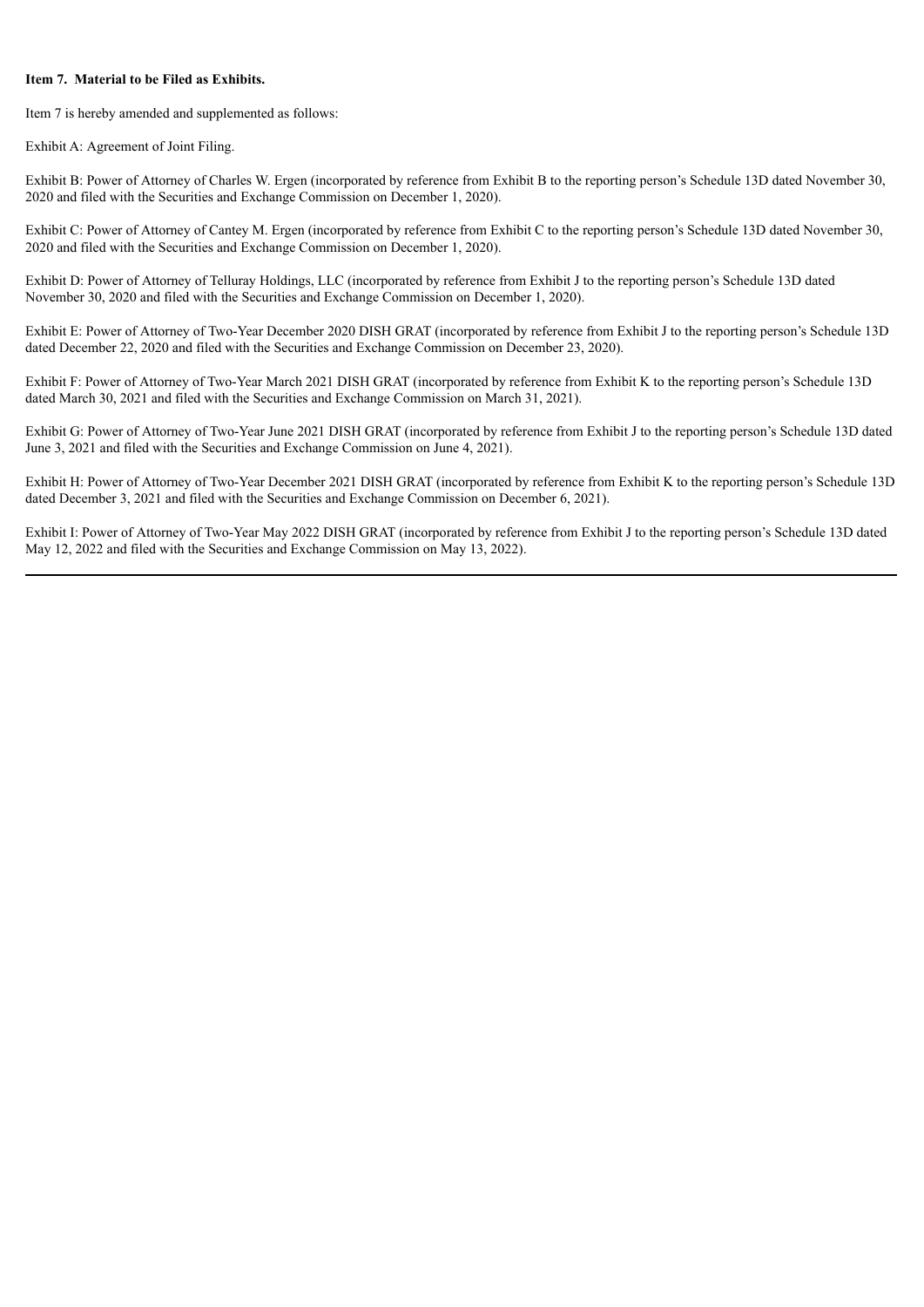## **SIGNATURE**

After reasonable inquiry and to the best of my knowledge and belief, I certify that the information set forth in this statement is true, complete and correct.

|                     | <b>CHARLES W. ERGEN</b>                                                                                                               |
|---------------------|---------------------------------------------------------------------------------------------------------------------------------------|
| Dated: June 6, 2022 | /s/ Robert J. Hooke<br>Charles W. Ergen by Robert J. Hooke, attorney-in-fact<br><b>CANTEY M. ERGEN</b>                                |
| Dated: June 6, 2022 | /s/ Robert J. Hooke<br>Cantey M. Ergen, by Robert J. Hooke, attorney-in-fact                                                          |
| Dated: June 6, 2022 | <b>ERGEN TWO-YEAR DECEMBER 2020 DISH GRAT</b><br>/s/ Robert J. Hooke<br>Cantey M. Ergen, Trustee by Robert J. Hooke, attorney-in-fact |
|                     | <b>ERGEN TWO-YEAR MARCH 2021 DISH GRAT</b><br>/s/ Robert J. Hooke                                                                     |
| Dated: June 6, 2022 | Cantey M. Ergen, Trustee by Robert J. Hooke, attorney-in-fact<br><b>ERGEN TWO-YEAR JUNE 2021 DISH GRAT</b>                            |
| Dated: June 6, 2022 | /s/ Robert J. Hooke<br>Cantey M. Ergen, Trustee by Robert J. Hooke, attorney-in-fact                                                  |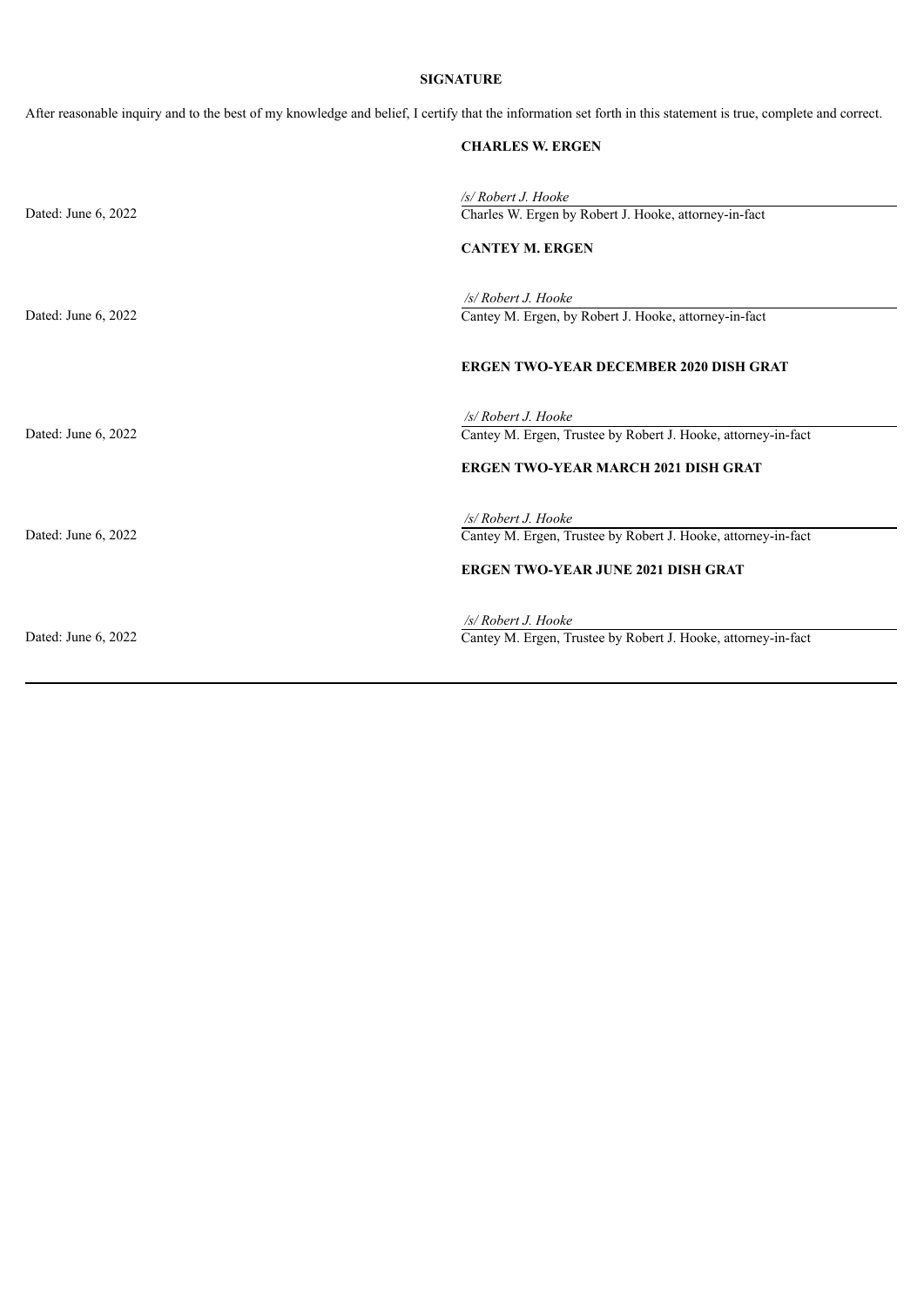# **ERGEN TWO-YEAR DECEMBER 2021 DISH GRAT**

*/s/ Robert J. Hooke* Dated: June 6, 2022 Cantey M. Ergen, Trustee by Robert J. Hooke, attorney-in-fact **ERGEN TWO-YEAR MAY 2022 DISH GRAT** */s/ Robert J. Hooke* Dated: June 6, 2022 Cantey M. Ergen, Trustee by Robert J. Hooke, attorney-in-fact **TELLURAY HOLDINGS, LLC** */s/ Robert J. Hooke* Dated: June 6, 2022 Cantey M. Ergen, Manager by Robert J. Hooke, attorney-in-fact **Attention: Intentional misstatements or omissions of fact constitutes Federal criminal violations (See 18 U.S.C. 1001)**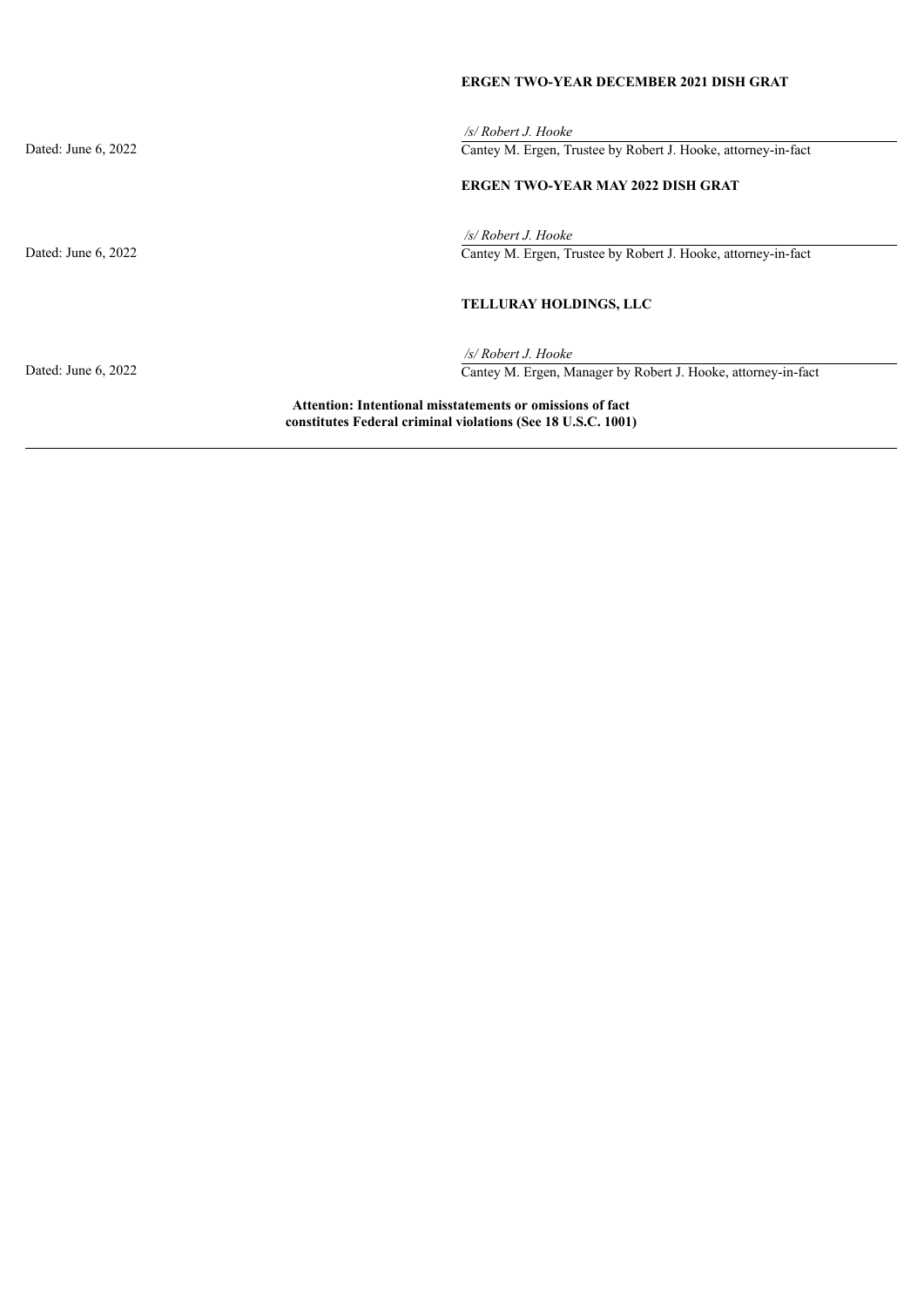#### **EXHIBIT INDEX**

Exhibit A: Agreement of Joint Filing.

Exhibit B: Power of Attorney of Charles W. Ergen (incorporated by reference from Exhibit B to the reporting person's Schedule 13D dated November 30, 2020 and filed with the Securities and Exchange Commission on December 1, 2020).

Exhibit C: Power of Attorney of Cantey M. Ergen (incorporated by reference from Exhibit C to the reporting person's Schedule 13D dated November 30, 2020 and filed with the Securities and Exchange Commission on December 1, 2020).

Exhibit D: Power of Attorney of Telluray Holdings, LLC (incorporated by reference from Exhibit J to the reporting person's Schedule 13D dated November 30, 2020 and filed with the Securities and Exchange Commission on December 1, 2020).

Exhibit E: Power of Attorney of Two-Year December 2020 DISH GRAT (incorporated by reference from Exhibit J to the reporting person's Schedule 13D dated December 22, 2020 and filed with the Securities and Exchange Commission on December 23, 2020).

Exhibit F: Power of Attorney of Two-Year March 2021 DISH GRAT (incorporated by reference from Exhibit K to the reporting person's Schedule 13D dated March 30, 2021 and filed with the Securities and Exchange Commission on March 31, 2021).

Exhibit G: Power of Attorney of Two-Year June 2021 DISH GRAT (incorporated by reference from Exhibit J to the reporting person's Schedule 13D dated June 3, 2021 and filed with the Securities and Exchange Commission on June 4, 2021).

Exhibit H: Power of Attorney of Two-Year December 2021 DISH GRAT (incorporated by reference from Exhibit K to the reporting person's Schedule 13D dated December 3, 2021 and filed with the Securities and Exchange Commission on December 6, 2021).

Exhibit I: Power of Attorney of Two-Year May 2022 DISH GRAT (incorporated by reference from Exhibit J to the reporting person's Schedule 13D dated May 12, 2022 and filed with the Securities and Exchange Commission on May 13, 2022).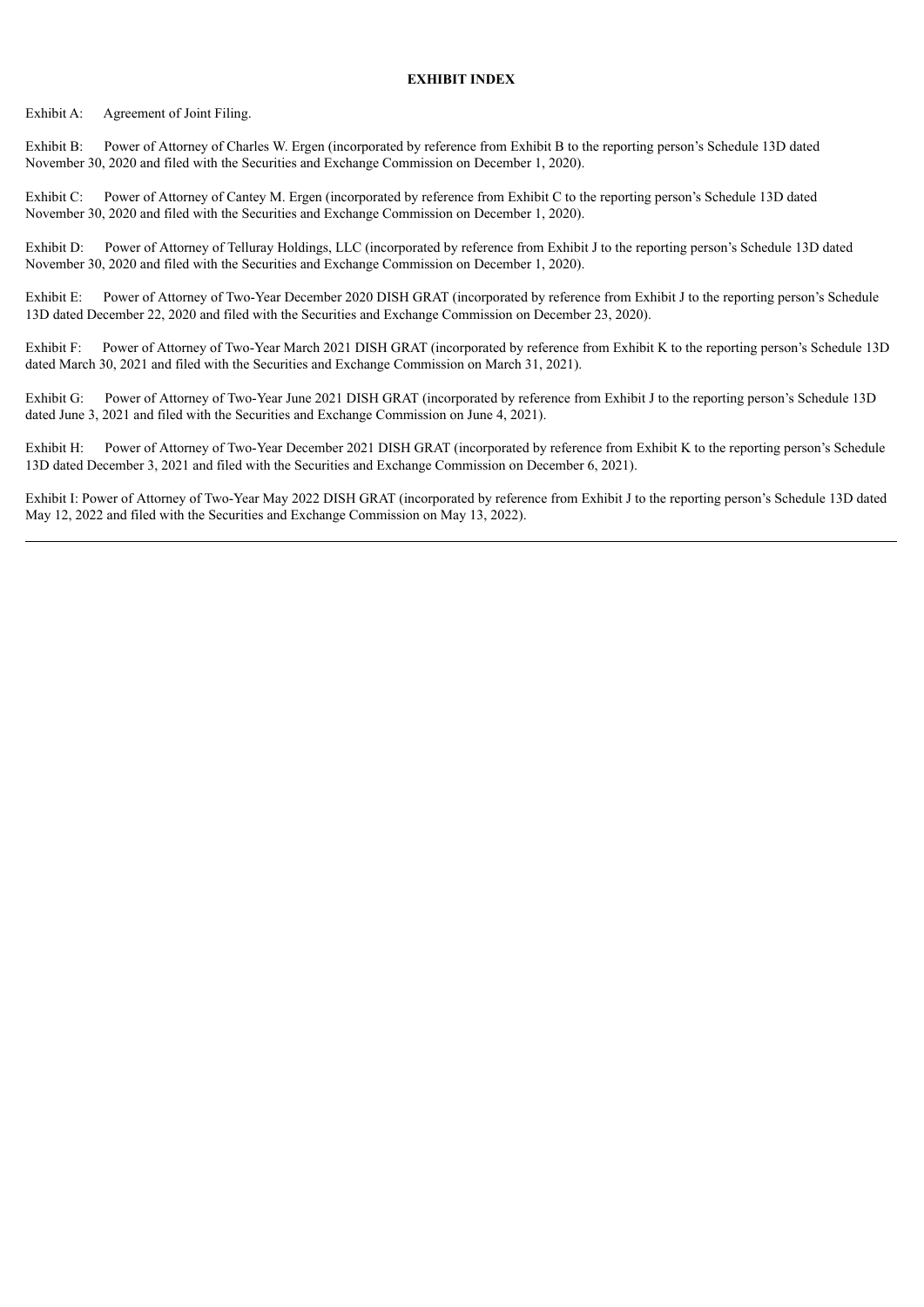# **EXHIBIT A**

# **Agreement of Joint Filing**

Pursuant to Rule 13d-1(k)(l)(iii) of Regulation 13D-G of the General Rules and Regulations of the Securities and Exchange Commission under the Securities Exchange Act of 1934, as amended, the undersigned agree that the statement on Schedule 13D/A to which this Exhibit is attached is filed on behalf of each of them in the capacities set forth below.

# **CHARLES W. ERGEN**

|                     | /s/ Robert J. Hooke                                                         |
|---------------------|-----------------------------------------------------------------------------|
| Dated: June 6, 2022 | Charles W. Ergen by Robert J. Hooke, attorney-in-fact                       |
|                     | <b>CANTEY M. ERGEN</b>                                                      |
| Dated: June 6, 2022 | /s/ Robert J. Hooke<br>Cantey M. Ergen by Robert J. Hooke, attorney-in-fact |
|                     |                                                                             |
|                     | <b>ERGEN TWO-YEAR DECEMBER 2020 DISH GRAT</b>                               |
|                     | /s/ Robert J. Hooke                                                         |
| Dated: June 6, 2022 | Cantey M. Ergen, Trustee by Robert J. Hooke, attorney-in-fact               |
|                     | <b>ERGEN TWO-YEAR MARCH 2021 DISH GRAT</b>                                  |
|                     | /s/ Robert J. Hooke                                                         |
| Dated: June 6, 2022 | Cantey M. Ergen, Trustee by Robert J. Hooke, attorney-in-fact               |
|                     | <b>ERGEN TWO-YEAR JUNE 2021 DISH GRAT</b>                                   |
|                     | /s/ Robert J. Hooke                                                         |
| Dated: June 6, 2022 | Cantey M. Ergen, Trustee by Robert J. Hooke, attorney-in-fact               |